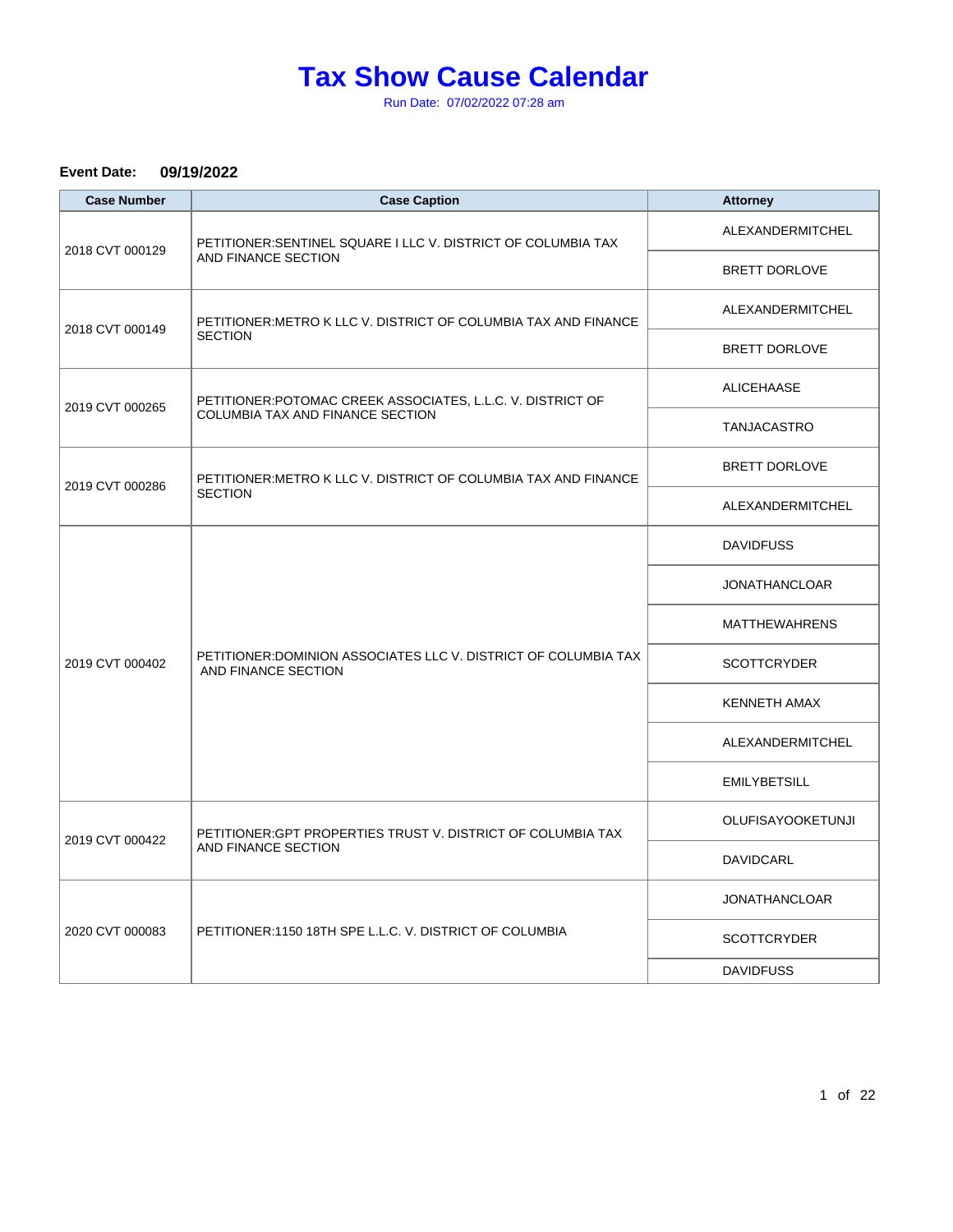| <b>Case Number</b> | <b>Case Caption</b>                                                                         | <b>Attorney</b>      |
|--------------------|---------------------------------------------------------------------------------------------|----------------------|
| 2020 CVT 000083    | PETITIONER:1150 18TH SPE L.L.C. V. DISTRICT OF COLUMBIA                                     |                      |
|                    |                                                                                             | <b>SCOTTCRYDER</b>   |
| 2020 CVT 000104    | PETITIONER: EJC 1331 F STREET LLC V. DISTRICT OF COLUMBIA TAX AND<br><b>FINANCE SECTION</b> | <b>JONATHANCLOAR</b> |
|                    |                                                                                             | <b>DAVIDFUSS</b>     |
|                    |                                                                                             | <b>DAVIDFUSS</b>     |
| 2020 CVT 000109    | PETITIONER:TRIZECHAHN 1400 K STREET NW LEASEHOLD LLC V.<br><b>DISTRICT OF COLUMBIA</b>      | <b>SCOTTCRYDER</b>   |
|                    |                                                                                             | <b>JONATHANCLOAR</b> |
|                    |                                                                                             | <b>SCOTTCRYDER</b>   |
| 2020 CVT 000116    | PETITIONER: PONTE GADEA K STREET LLC V. DISTRICT OF COLUMBIA<br>TAX AND FINANCE SECTION     | <b>JONATHANCLOAR</b> |
|                    |                                                                                             | <b>DAVIDFUSS</b>     |
|                    | PETITIONER: JEMALS CITADEL LLC V. DISTRICT OF COLUMBIA                                      | <b>SCOTTCRYDER</b>   |
| 2020 CVT 000121    |                                                                                             | <b>DAVIDFUSS</b>     |
|                    |                                                                                             | <b>JONATHANCLOAR</b> |
|                    |                                                                                             | <b>DAVIDFUSS</b>     |
| 2020 CVT 000131    | PETITIONER: SPIKE 1726 LP V. DISTRICT OF COLUMBIA                                           | <b>SCOTTCRYDER</b>   |
|                    |                                                                                             | <b>JONATHANCLOAR</b> |
|                    |                                                                                             | <b>SCOTTCRYDER</b>   |
| 2020 CVT 000140    | PETITIONER: 2001 K LLC; V. DISTRICT OF COLUMBIA                                             | <b>DAVIDFUSS</b>     |
|                    |                                                                                             | <b>JONATHANCLOAR</b> |
|                    |                                                                                             | <b>JONATHANCLOAR</b> |
| 2020 CVT 000142    | PETITIONER: 2029 K FEE L.L.C. V. DISTRICT OF COLUMBIA                                       | <b>DAVIDFUSS</b>     |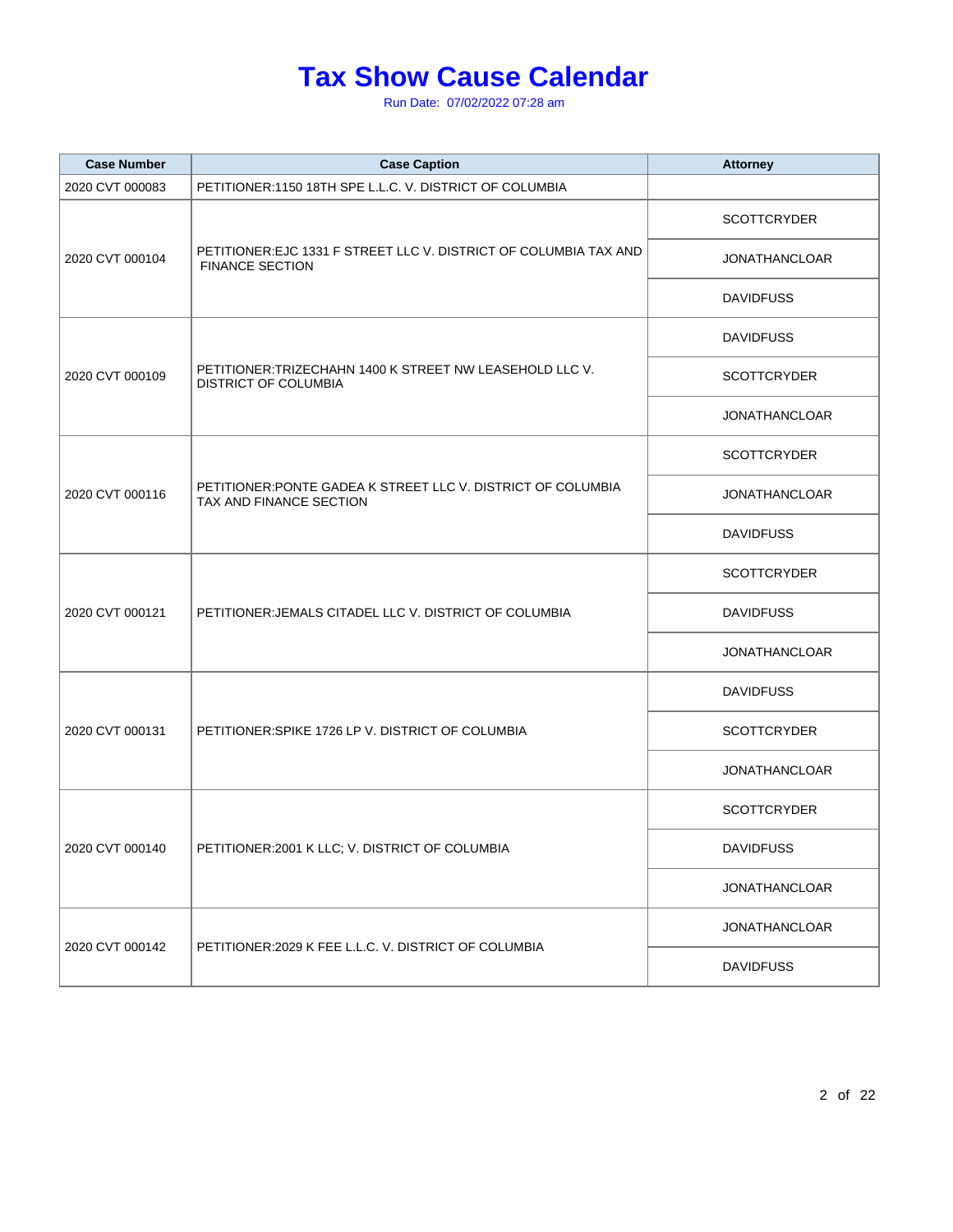| <b>Case Number</b> | <b>Case Caption</b>                                                                              | <b>Attorney</b>      |
|--------------------|--------------------------------------------------------------------------------------------------|----------------------|
| 2020 CVT 000142    | PETITIONER: 2029 K FEE L.L.C. V. DISTRICT OF COLUMBIA                                            | <b>SCOTTCRYDER</b>   |
|                    |                                                                                                  | <b>DAVIDFUSS</b>     |
| 2020 CVT 000147    | PETITIONER: INTERNATIONAL BROTHERHOOD OF TEAMSTERS V.<br><b>DISTRICT OF COLUMBIA</b>             | <b>JONATHANCLOAR</b> |
|                    |                                                                                                  | <b>SCOTTCRYDER</b>   |
|                    |                                                                                                  | <b>JONATHANCLOAR</b> |
| 2020 CVT 000150    | PETITIONER: PORTER STREET LLC V. DISTRICT OF COLUMBIA                                            | <b>SCOTTCRYDER</b>   |
|                    |                                                                                                  | <b>DAVIDFUSS</b>     |
|                    |                                                                                                  | <b>JONATHANCLOAR</b> |
| 2020 CVT 000151    | PETITIONER: DC USA OPERATING CO. LLC V. DISTRICT OF COLUMBIA                                     | <b>DAVIDFUSS</b>     |
|                    |                                                                                                  | <b>SCOTTCRYDER</b>   |
|                    | PETITIONER: PARKHILL APARTMENTS LLP V. DISTRICT OF COLUMBIA                                      | <b>SCOTTCRYDER</b>   |
| 2020 CVT 000186    |                                                                                                  | <b>DAVIDFUSS</b>     |
|                    |                                                                                                  | <b>JONATHANCLOAR</b> |
|                    | PETITIONER: DOMINION ASSOCIATES LLC V. DISTRICT OF COLUMBIA TAX<br>AND FINANCE SECTION           | <b>DAVIDFUSS</b>     |
|                    |                                                                                                  | ALEXANDERMITCHEL     |
|                    |                                                                                                  | <b>KENNETH AMAX</b>  |
| 2020 CVT 000235    |                                                                                                  | <b>SCOTTCRYDER</b>   |
|                    |                                                                                                  | <b>JONATHANCLOAR</b> |
|                    |                                                                                                  | <b>EMILYBETSILL</b>  |
| 2020 CVT 000240    | PETITIONER: CITY MARKET HOTEL DEVELOPMENT LLC V. DISTRICT OF<br>COLUMBIA TAX AND FINANCE SECTION | <b>KENNETH AMAX</b>  |
|                    |                                                                                                  | <b>DAVIDFUSS</b>     |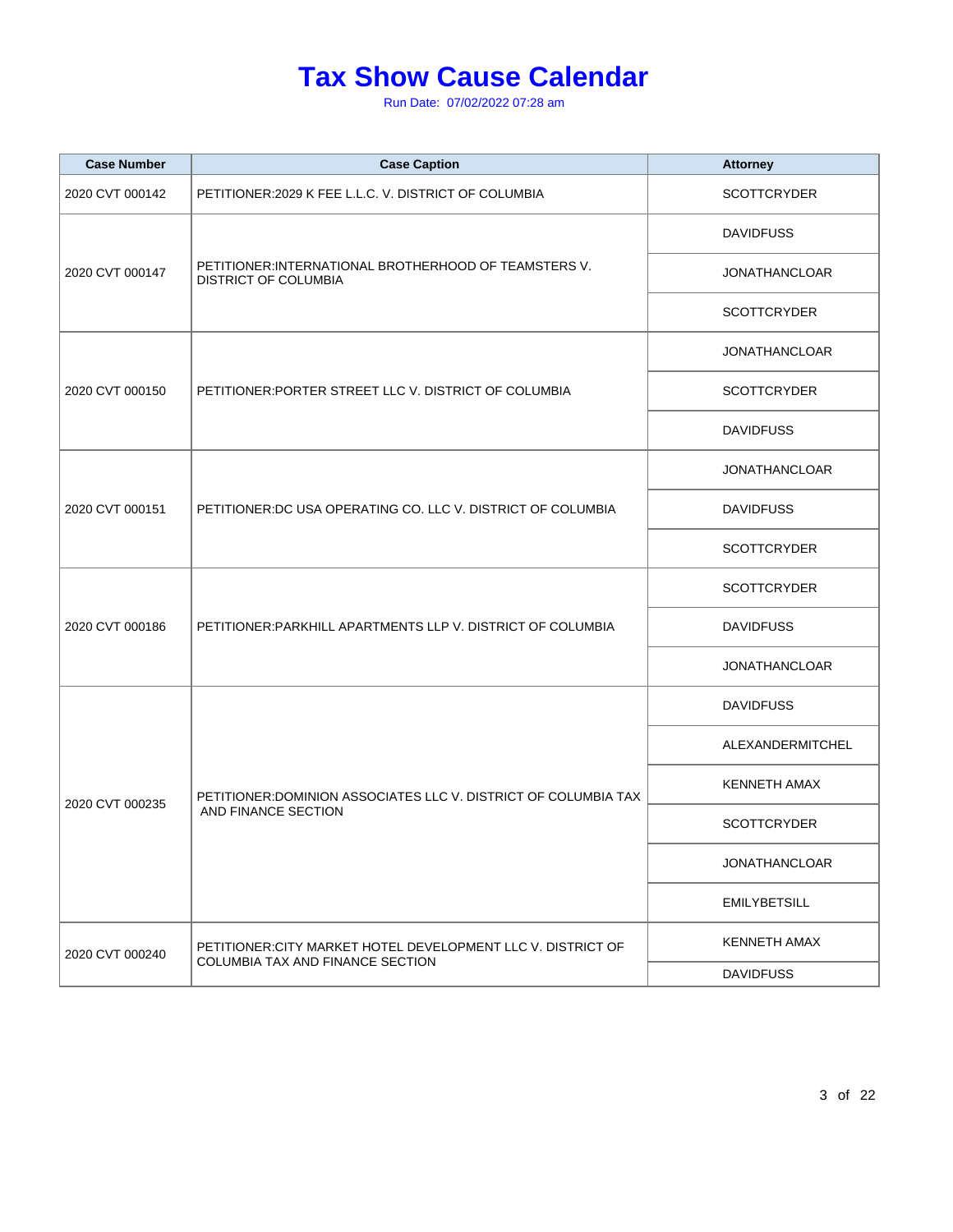| <b>Case Number</b> | <b>Case Caption</b>                                                                              | <b>Attorney</b>      |
|--------------------|--------------------------------------------------------------------------------------------------|----------------------|
|                    |                                                                                                  |                      |
|                    |                                                                                                  | <b>SCOTTCRYDER</b>   |
| 2020 CVT 000240    | PETITIONER: CITY MARKET HOTEL DEVELOPMENT LLC V. DISTRICT OF<br>COLUMBIA TAX AND FINANCE SECTION | <b>EMILYBETSILL</b>  |
|                    |                                                                                                  | <b>JONATHANCLOAR</b> |
|                    |                                                                                                  | <b>DAVIDFUSS</b>     |
| 2020 CVT 000252    | PETITIONER:NBL ASSOCIATES, LP V. DISTRICT OF COLUMBIA                                            | <b>JONATHANCLOAR</b> |
|                    |                                                                                                  | <b>SCOTTCRYDER</b>   |
|                    |                                                                                                  | <b>DAVIDFUSS</b>     |
| 2020 CVT 000261    | PETITIONER: THE PEW CHARITABLE TRUSTS V. DISTRICT OF COLUMBIA                                    | <b>JONATHANCLOAR</b> |
|                    |                                                                                                  | SCOTTCRYDER          |
|                    | PETITIONER: SIDEGAMES LLC V. DISTRICT OF COLUMBIA TAX AND<br><b>FINANCE SECTION</b>              | <b>DAVIDFUSS</b>     |
| 2020 CVT 000272    |                                                                                                  | <b>JONATHANCLOAR</b> |
|                    |                                                                                                  | <b>SCOTTCRYDER</b>   |
|                    |                                                                                                  | <b>SCOTTCRYDER</b>   |
| 2020 CVT 000334    | PETITIONER: JEMALS MATH LLC V. DISTRICT OF COLUMBIA                                              | <b>DAVIDFUSS</b>     |
|                    |                                                                                                  | <b>JONATHANCLOAR</b> |
|                    |                                                                                                  | <b>DAVIDFUSS</b>     |
| 2020 CVT 000336    | PETITIONER: ORDWAY GARDENS V. DISTRICT OF COLUMBIA                                               | JONATHANCLOAR        |
|                    |                                                                                                  | <b>SCOTTCRYDER</b>   |
|                    |                                                                                                  | <b>JONATHANCLOAR</b> |
| 2020 CVT 000353    | PETITIONER: JRB 2122 P STREET LLC V. DISTRICT OF COLUMBIA                                        | <b>DAVIDFUSS</b>     |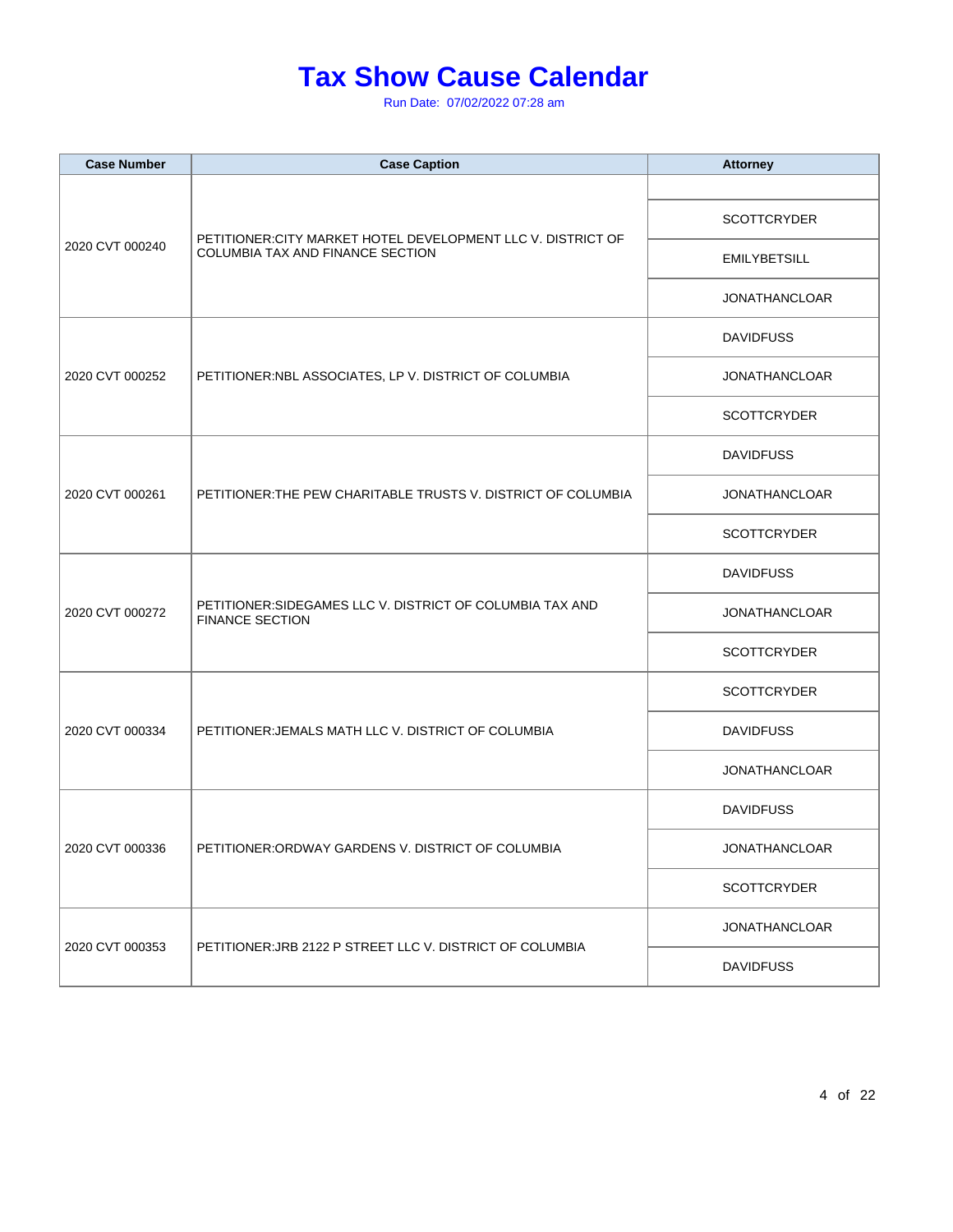| <b>Case Number</b> | <b>Case Caption</b>                                                                                               | <b>Attorney</b>          |
|--------------------|-------------------------------------------------------------------------------------------------------------------|--------------------------|
| 2020 CVT 000353    | PETITIONER: JRB 2122 P STREET LLC V. DISTRICT OF COLUMBIA                                                         | <b>SCOTTCRYDER</b>       |
|                    |                                                                                                                   | <b>SCOTTCRYDER</b>       |
| 2020 CVT 000372    | PETITIONER: 4000 WISCONSIN AVENUE ASSOCIATES LIMITED<br>PARTNERSH V. DISTRICT OF COLUMBIA TAX AND FINANCE SECTION | <b>JONATHANCLOAR</b>     |
|                    |                                                                                                                   | <b>DAVIDFUSS</b>         |
| 2020 CVT 000380    | PETITIONER: NATIONAL EDUCATION ASSOCIATION V. DISTRICT OF                                                         | <b>DAVIDCOX</b>          |
|                    | COLUMBIA TAX AND FINANCE SECTION                                                                                  | <b>BRIAN WTHOMPSON</b>   |
|                    |                                                                                                                   | <b>OLUFISAYOOKETUNJI</b> |
| 2020 CVT 000471    | PETITIONER:1636 ASSOCIATES LLC V. DISTRICT OF COLUMBIA                                                            | DAVIDCARL                |
|                    | PETITIONER: POTOMAC CREEK ASSOCIATES, LLC V. DISTRICT OF                                                          | <b>ALICEHAASE</b>        |
| 2020 CVT 000472    | <b>COLUMBIA</b>                                                                                                   | TANJACASTRO              |
|                    | PETITIONER: GUNWYN LANSBURGH LIMITED PARTNERSHIP V. DISTRICT                                                      | TANJACASTRO              |
| 2020 CVT 000476    | OF COLUMBIA                                                                                                       | <b>ALICEHAASE</b>        |
|                    | PETITIONER: CONTINENTAL BUILDING LIMITED PARTNERSHIP, V.<br><b>DISTRICT OF COLUMBIA</b>                           | <b>DAVIDFUSS</b>         |
| 2021 CVT 000050    |                                                                                                                   | <b>SCOTTCRYDER</b>       |
|                    |                                                                                                                   | <b>JONATHANCLOAR</b>     |
|                    | PETITIONER: BLAKE DEVELOPMENT COMPANY V. DISTRICT OF<br><b>COLUMBIA</b>                                           | <b>DAVIDFUSS</b>         |
| 2021 CVT 000051    |                                                                                                                   | <b>SCOTTCRYDER</b>       |
|                    |                                                                                                                   | <b>JONATHANCLOAR</b>     |
|                    |                                                                                                                   | <b>JONATHANCLOAR</b>     |
| 2021 CVT 000052    | PETITIONER: CESC 1101 17TH STREET LLC V. DISTRICT OF COLUMBIA                                                     | <b>SCOTTCRYDER</b>       |
|                    |                                                                                                                   | <b>DAVIDFUSS</b>         |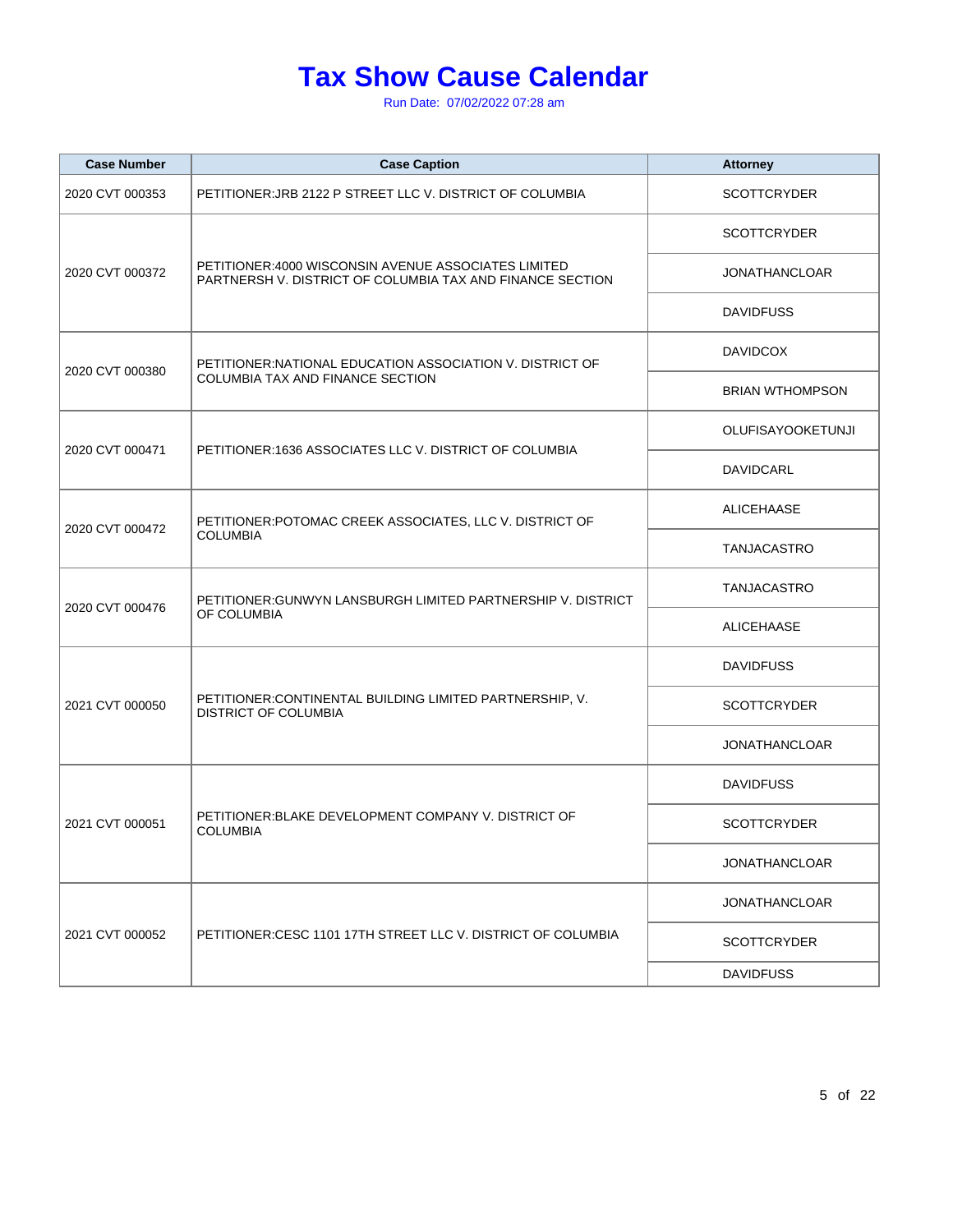| <b>Case Number</b> | <b>Case Caption</b>                                                       | <b>Attorney</b>      |
|--------------------|---------------------------------------------------------------------------|----------------------|
| 2021 CVT 000052    | PETITIONER:CESC 1101 17TH STREET LLC V. DISTRICT OF COLUMBIA              |                      |
|                    |                                                                           | <b>DAVIDFUSS</b>     |
| 2021 CVT 000054    | PETITIONER: JACK I BENDER & SONS V. DISTRICT OF COLUMBIA                  | <b>SCOTTCRYDER</b>   |
|                    |                                                                           | <b>JONATHANCLOAR</b> |
| 2021 CVT 000055    | PETITIONER:LCPC LAFAYETTE PROPERTY LLC V. DISTRICT OF<br><b>COLUMBIA</b>  | <b>DAVIDFUSS</b>     |
|                    |                                                                           | <b>JONATHANCLOAR</b> |
| 2021 CVT 000056    | PETITIONER: JACK I BENDER & SONS V. DISTRICT OF COLUMBIA                  | <b>DAVIDFUSS</b>     |
|                    |                                                                           | <b>SCOTTCRYDER</b>   |
|                    |                                                                           | <b>SCOTTCRYDER</b>   |
| 2021 CVT 000057    | PETITIONER: NORTHWESTERN DEVELOPMENT COMPANY B V. DISTRICT<br>OF COLUMBIA | <b>DAVIDFUSS</b>     |
|                    |                                                                           | <b>JONATHANCLOAR</b> |
|                    |                                                                           | <b>JONATHANCLOAR</b> |
| 2021 CVT 000060    | PETITIONER: N19 ASSOCIATES LLC V. DISTRICT OF COLUMBIA                    | <b>DAVIDFUSS</b>     |
|                    |                                                                           | <b>SCOTTCRYDER</b>   |
| 2021 CVT 000064    | PETITIONER: BOND WASHINGTON LLC V. DISTRICT OF COLUMBIA                   | <b>DAVIDFUSS</b>     |
|                    | PETITIONER: FSP HAMILTON SQUARE LLC V. DISTRICT OF COLUMBIA               | <b>DAVIDFUSS</b>     |
| 2021 CVT 000065    |                                                                           | <b>JONATHANCLOAR</b> |
|                    |                                                                           | <b>SCOTTCRYDER</b>   |
|                    | PETITIONER: UPTON PLACE EAST, LLC et al V. DISTRICT OF COLUMBIA           | <b>DAVIDFUSS</b>     |
| 2021 CVT 000066    |                                                                           | <b>SCOTTCRYDER</b>   |
|                    |                                                                           | SYDNEYBARDOUIL       |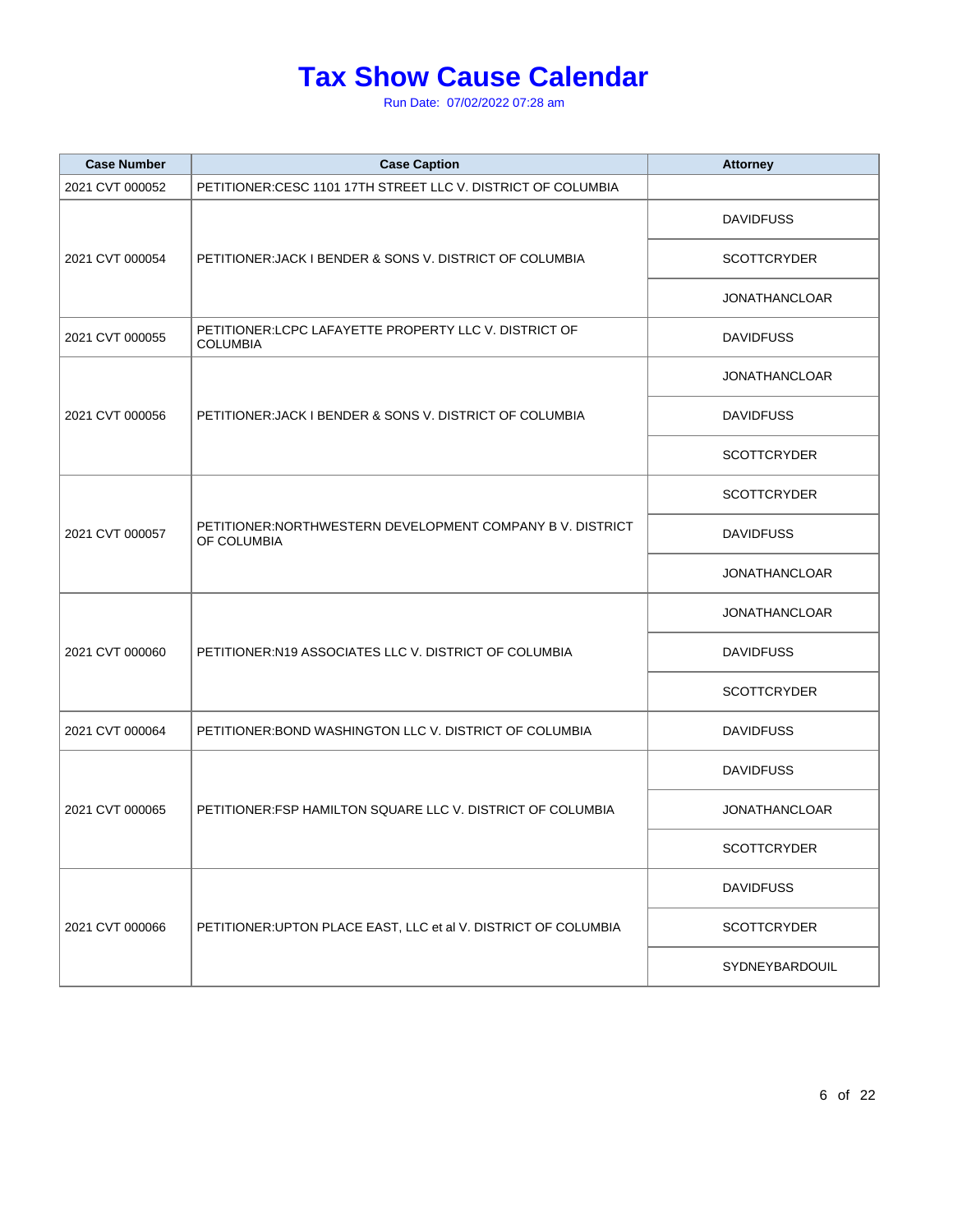| <b>Case Number</b> | <b>Case Caption</b>                                                         | <b>Attorney</b>      |
|--------------------|-----------------------------------------------------------------------------|----------------------|
| 2021 CVT 000066    | PETITIONER: UPTON PLACE EAST, LLC et al V. DISTRICT OF COLUMBIA             | <b>JONATHANCLOAR</b> |
|                    |                                                                             | <b>JONATHANCLOAR</b> |
| 2021 CVT 000068    | PETITIONER: PONTE GADEA OF WASHINGTON LLC V. DISTRICT OF<br><b>COLUMBIA</b> | <b>DAVIDFUSS</b>     |
|                    |                                                                             | <b>SCOTTCRYDER</b>   |
|                    |                                                                             | <b>JONATHANCLOAR</b> |
| 2021 CVT 000069    | PETITIONER: PONTE GADEA K STREET LLC V. DISTRICT OF COLUMBIA                | <b>SCOTTCRYDER</b>   |
|                    |                                                                             | <b>DAVIDFUSS</b>     |
|                    |                                                                             | <b>DAVIDFUSS</b>     |
| 2021 CVT 000072    | PETITIONER: PARKHILL APARTMENTS LLP V. DISTRICT OF COLUMBIA                 | <b>SCOTTCRYDER</b>   |
|                    |                                                                             | <b>JONATHANCLOAR</b> |
|                    | PETITIONER: SIDEGAMES LLC V. DISTRICT OF COLUMBIA                           | <b>DAVIDFUSS</b>     |
| 2021 CVT 000073    |                                                                             | <b>JONATHANCLOAR</b> |
|                    |                                                                             | SYDNEYBARDOUIL       |
|                    |                                                                             | <b>SCOTTCRYDER</b>   |
|                    |                                                                             | <b>SCOTTCRYDER</b>   |
| 2021 CVT 000077    | PETITIONER:1634 EYE LLC V. DISTRICT OF COLUMBIA                             | SYDNEYBARDOUIL       |
|                    |                                                                             | <b>JONATHANCLOAR</b> |
|                    |                                                                             | <b>DAVIDFUSS</b>     |
|                    | PETITIONER: KITA WASHINGTON CENTER LLC V. DISTRICT OF COLUMBIA              | <b>JONATHANCLOAR</b> |
| 2021 CVT 000079    |                                                                             | <b>DAVIDFUSS</b>     |
|                    |                                                                             | <b>SCOTTCRYDER</b>   |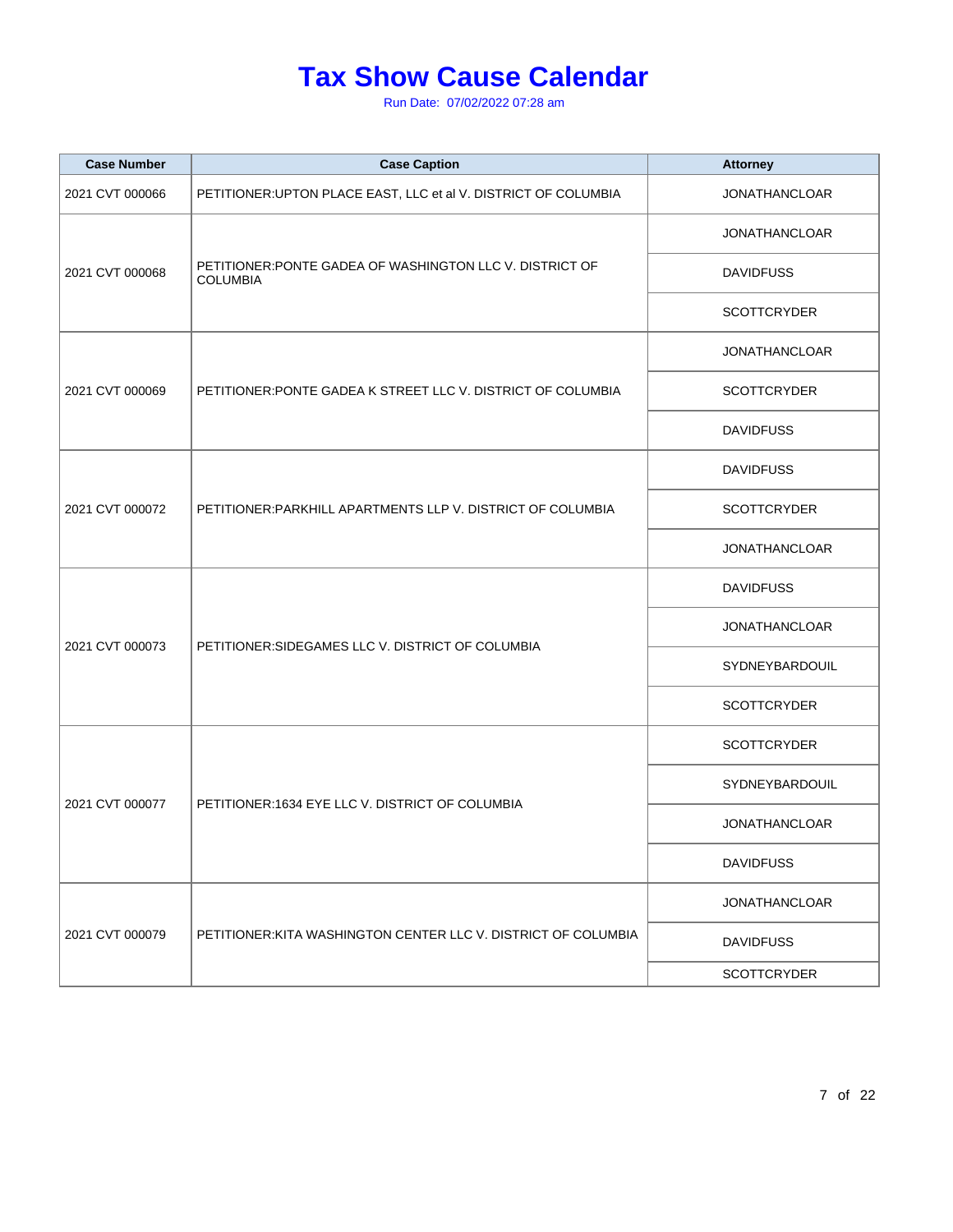| <b>Case Number</b> | <b>Case Caption</b>                                                                      | <b>Attorney</b>      |
|--------------------|------------------------------------------------------------------------------------------|----------------------|
| 2021 CVT 000079    | PETITIONER: KITA WASHINGTON CENTER LLC V. DISTRICT OF COLUMBIA                           |                      |
| 2021 CVT 000082    | PETITIONER:1701 K LLC V. DISTRICT OF COLUMBIA                                            | <b>DAVIDFUSS</b>     |
|                    |                                                                                          | <b>DAVIDFUSS</b>     |
| 2021 CVT 000087    | PETITIONER: CARNEGIE ENDOWMENT FOR INTERNATIONAL PEACE V.<br><b>DISTRICT OF COLUMBIA</b> | <b>SCOTTCRYDER</b>   |
|                    |                                                                                          | <b>JONATHANCLOAR</b> |
|                    |                                                                                          | <b>JONATHANCLOAR</b> |
| 2021 CVT 000089    | PETITIONER:1800 MASSACHUSETTS AVENUE CORP., V. DISTRICT OF                               | <b>DAVIDFUSS</b>     |
|                    | <b>COLUMBIA</b>                                                                          | <b>SCOTTCRYDER</b>   |
|                    |                                                                                          | SYDNEYBARDOUIL       |
|                    | PETITIONER: 975 CARROLL SQUARE LLC V. DISTRICT OF COLUMBIA                               | <b>DAVIDFUSS</b>     |
| 2021 CVT 000091    |                                                                                          | <b>SCOTTCRYDER</b>   |
|                    |                                                                                          | SYDNEYBARDOUIL       |
|                    |                                                                                          | <b>JONATHANCLOAR</b> |
|                    | PETITIONER:LENKIN-N-LP V. DISTRICT OF COLUMBIA                                           | SYDNEYBARDOUIL       |
| 2021 CVT 000093    |                                                                                          | <b>JONATHANCLOAR</b> |
|                    |                                                                                          | <b>SCOTTCRYDER</b>   |
|                    |                                                                                          | <b>DAVIDFUSS</b>     |
|                    | PETITIONER: THE PEW CHARITABLE TRUSTS V. DISTRICT OF COLUMBIA                            | <b>JONATHANCLOAR</b> |
| 2021 CVT 000094    |                                                                                          | <b>DAVIDFUSS</b>     |
|                    |                                                                                          | <b>SCOTTCRYDER</b>   |
|                    |                                                                                          | SYDNEYBARDOUIL       |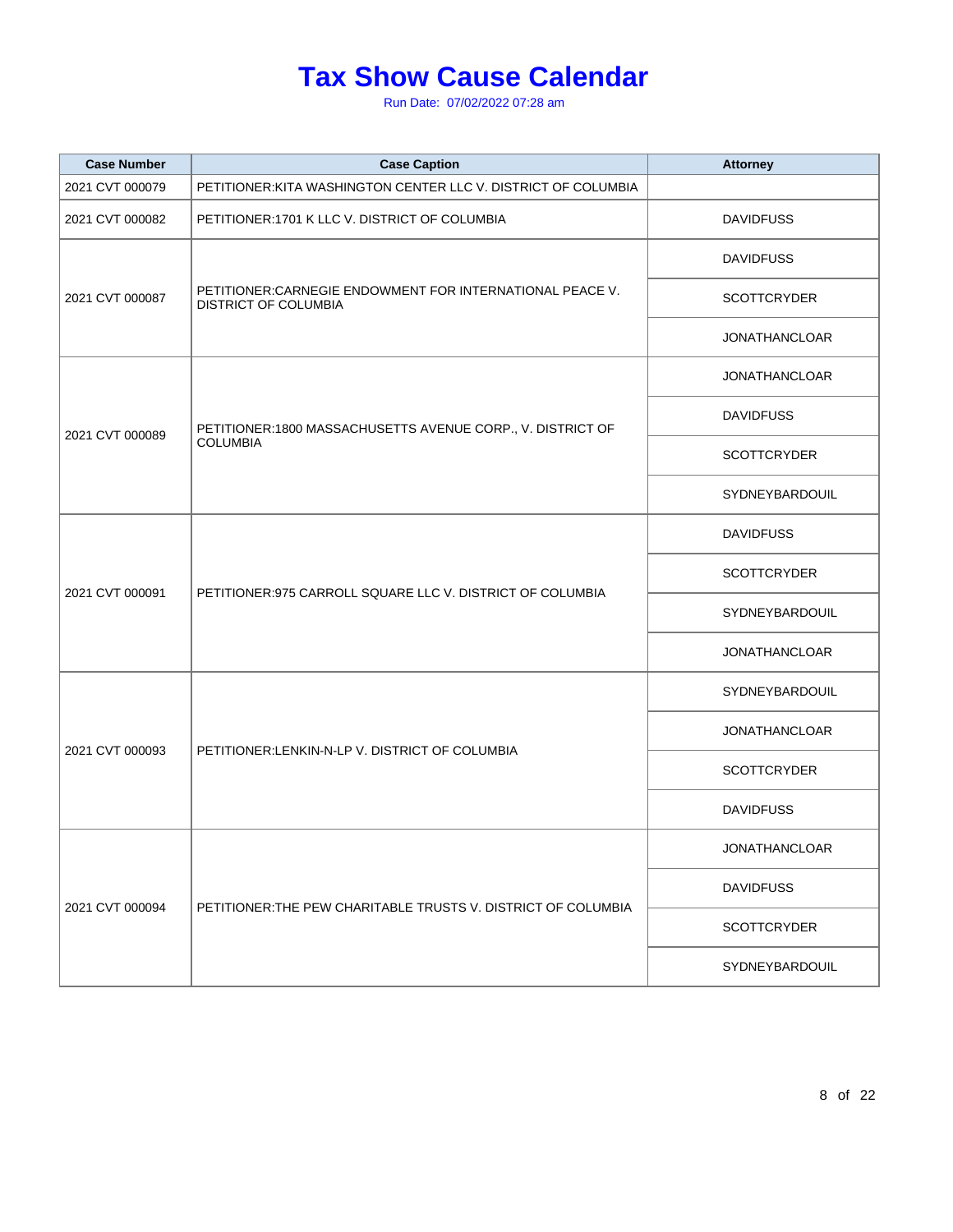| <b>Case Number</b> | <b>Case Caption</b>                                                                      | <b>Attorney</b>      |
|--------------------|------------------------------------------------------------------------------------------|----------------------|
|                    | PETITIONER: CSREFI NEW YORK AVENUE WASHINGTON INC. V. DISTRICT                           | <b>JONATHANCLOAR</b> |
|                    |                                                                                          | <b>DAVIDFUSS</b>     |
| 2021 CVT 000096    | OF COLUMBIA                                                                              | SYDNEYBARDOUIL       |
|                    |                                                                                          | <b>SCOTTCRYDER</b>   |
|                    |                                                                                          | <b>DAVIDFUSS</b>     |
| 2021 CVT 000097    | PETITIONER: ZG 1920 L STREET LLC V. DISTRICT OF COLUMBIA                                 | <b>SCOTTCRYDER</b>   |
|                    |                                                                                          | <b>JONATHANCLOAR</b> |
|                    |                                                                                          | <b>SCOTTCRYDER</b>   |
|                    | PETITIONER: WILLIAMS T. BRAWNER, TRUSTEE V. DISTRICT OF<br><b>COLUMBIA</b>               | SYDNEYBARDOUIL       |
| 2021 CVT 000110    |                                                                                          | <b>DAVIDFUSS</b>     |
|                    |                                                                                          | <b>JONATHANCLOAR</b> |
|                    | PETITIONER:N S P VENTURES CORPORATION V. DISTRICT OF COLUMBIA                            | SYDNEYBARDOUIL       |
|                    |                                                                                          | <b>JONATHANCLOAR</b> |
| 2021 CVT 000114    |                                                                                          | <b>DAVIDFUSS</b>     |
|                    |                                                                                          | <b>SCOTTCRYDER</b>   |
|                    |                                                                                          | <b>DAVIDFUSS</b>     |
|                    |                                                                                          | SYDNEYBARDOUIL       |
| 2021 CVT 000116    | PETITIONER:801 17TH HOLDINGS LLC V. DISTRICT OF COLUMBIA                                 | <b>JONATHANCLOAR</b> |
|                    |                                                                                          | <b>SCOTTCRYDER</b>   |
| 2021 CVT 000122    | PETITIONER:801 MAINE AVE NBL OWNER LLC F/K/A NBL ASSOCIATES L<br>V. DISTRICT OF COLUMBIA | SYDNEYBARDOUIL       |
|                    |                                                                                          | <b>DAVIDFUSS</b>     |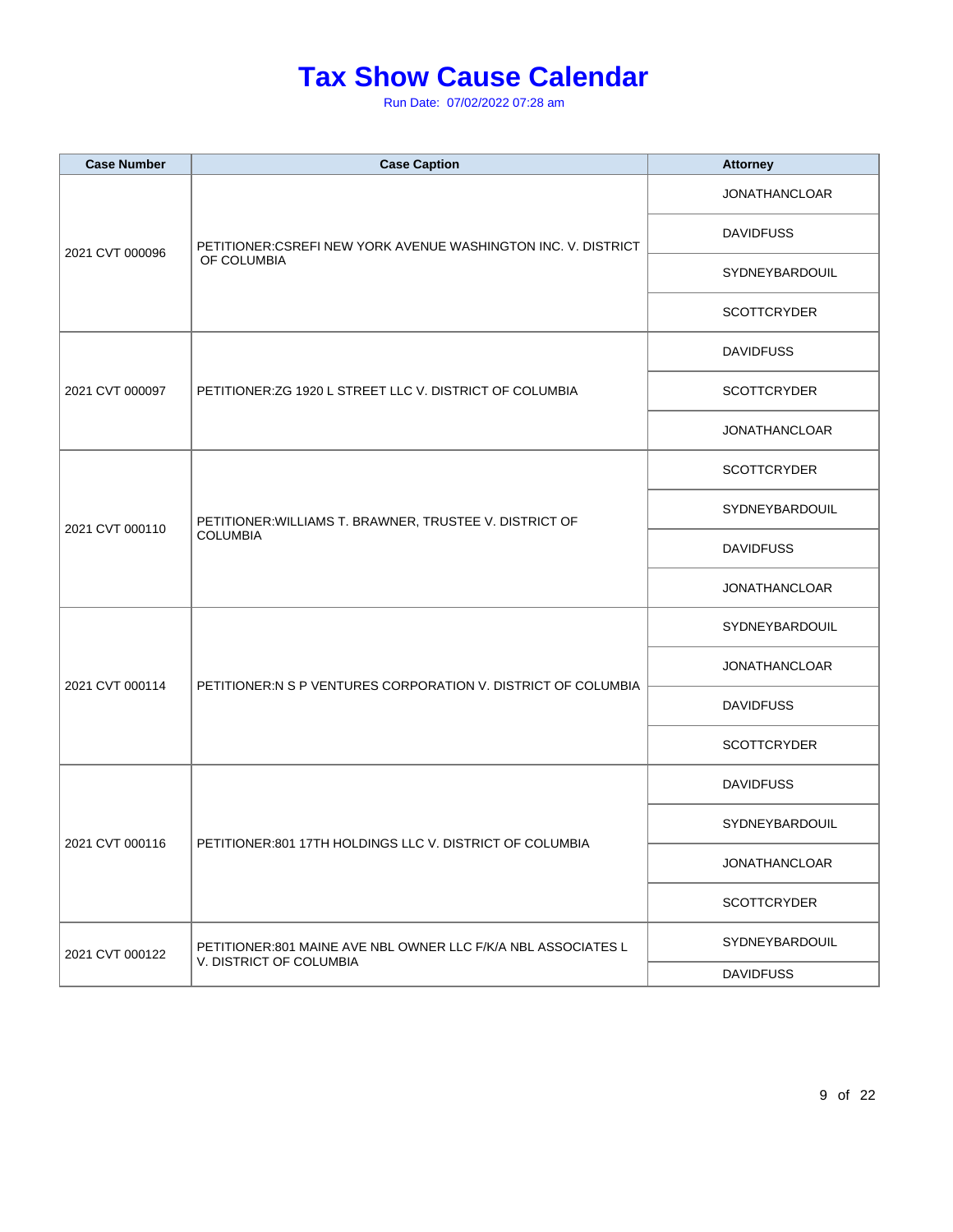| <b>Case Number</b> | <b>Case Caption</b>                                                                      | <b>Attorney</b>      |
|--------------------|------------------------------------------------------------------------------------------|----------------------|
| 2021 CVT 000122    | PETITIONER:801 MAINE AVE NBL OWNER LLC F/K/A NBL ASSOCIATES L<br>V. DISTRICT OF COLUMBIA |                      |
|                    |                                                                                          | <b>SCOTTCRYDER</b>   |
|                    |                                                                                          | <b>JONATHANCLOAR</b> |
|                    |                                                                                          | <b>SCOTTCRYDER</b>   |
|                    |                                                                                          | <b>EMILYBETSILL</b>  |
| 2021 CVT 000126    | PETITIONER: TIVOLI PARTNERS COMMERCIAL LLC V. DISTRICT OF<br><b>COLUMBIA</b>             | <b>DAVIDFUSS</b>     |
|                    |                                                                                          | <b>JONATHANCLOAR</b> |
|                    |                                                                                          | SYDNEYBARDOUIL       |
|                    |                                                                                          | <b>SCOTTCRYDER</b>   |
|                    | PETITIONER: 750 NINTH STREET LLC V. DISTRICT OF COLUMBIA                                 | <b>JONATHANCLOAR</b> |
| 2021 CVT 000127    |                                                                                          | SYDNEYBARDOUIL       |
|                    |                                                                                          | <b>DAVIDFUSS</b>     |
|                    | PETITIONER: H H CHURCHILL HOTEL ASSOCIATES L.P. V. DISTRICT OF<br><b>COLUMBIA</b>        | <b>DAVIDFUSS</b>     |
|                    |                                                                                          | <b>SCOTTCRYDER</b>   |
| 2021 CVT 000128    |                                                                                          | <b>JONATHANCLOAR</b> |
|                    |                                                                                          | <b>EMILYBETSILL</b>  |
|                    |                                                                                          | SYDNEYBARDOUIL       |
|                    | PETITIONER:MANUFACTURERS LIFE INSURANCE COMPANY V. DISTRICT<br>OF COLUMBIA               | <b>DAVIDFUSS</b>     |
|                    |                                                                                          | <b>JONATHANCLOAR</b> |
| 2021 CVT 000129    |                                                                                          | SYDNEYBARDOUIL       |
|                    |                                                                                          | <b>SCOTTCRYDER</b>   |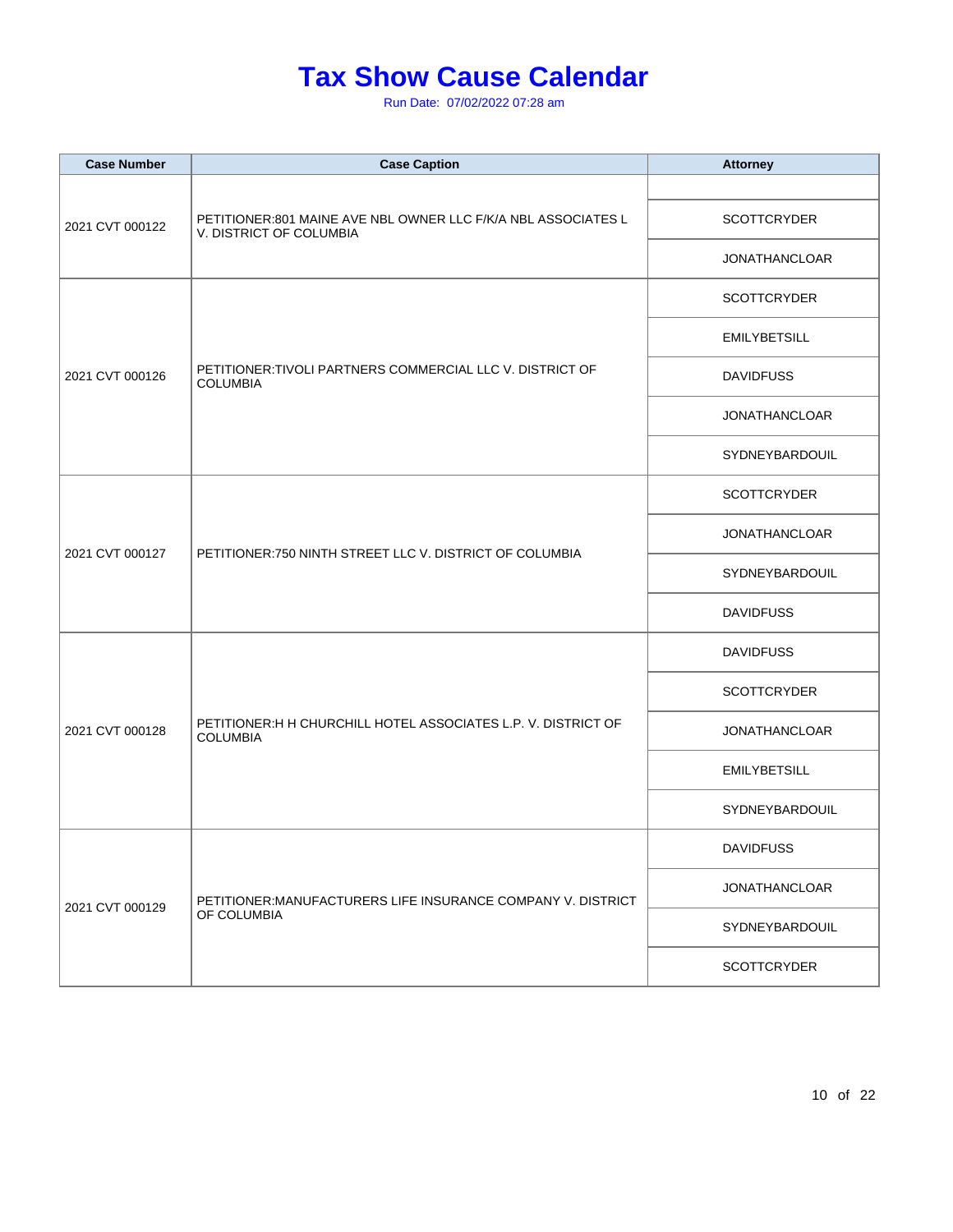| <b>Case Number</b> | <b>Case Caption</b>                                                             | <b>Attorney</b>      |
|--------------------|---------------------------------------------------------------------------------|----------------------|
|                    |                                                                                 | <b>SCOTTCRYDER</b>   |
|                    |                                                                                 | SYDNEYBARDOUIL       |
| 2021 CVT 000130    | PETITIONER: USP 700 6TH STREET LLC V. DISTRICT OF COLUMBIA                      | <b>JONATHANCLOAR</b> |
|                    |                                                                                 | <b>DAVIDFUSS</b>     |
|                    |                                                                                 | <b>JONATHANCLOAR</b> |
|                    | PETITIONER:660 NORTH CAPITOL STREET PROPERTY LLC V. DISTRICT                    | SYDNEYBARDOUIL       |
| 2021 CVT 000133    | OF COLUMBIA                                                                     | <b>DAVIDFUSS</b>     |
|                    |                                                                                 | <b>SCOTTCRYDER</b>   |
|                    | PETITIONER:711 EDGEWOOD STREET LLC V. DISTRICT OF COLUMBIA                      | <b>SCOTTCRYDER</b>   |
|                    |                                                                                 | <b>JONATHANCLOAR</b> |
| 2021 CVT 000136    |                                                                                 | <b>DAVIDFUSS</b>     |
|                    |                                                                                 | <b>EMILYBETSILL</b>  |
|                    |                                                                                 | SYDNEYBARDOUIL       |
|                    | PETITIONER: CITY MARKET HOTEL DEVELOPMENT LLC V. DISTRICT OF<br><b>COLUMBIA</b> | <b>EMILYBETSILL</b>  |
|                    |                                                                                 | <b>JONATHANCLOAR</b> |
| 2021 CVT 000138    |                                                                                 | <b>DAVIDFUSS</b>     |
|                    |                                                                                 | <b>SCOTTCRYDER</b>   |
|                    |                                                                                 | SYDNEYBARDOUIL       |
|                    | PETITIONER:13TH & F ASSOCIATES LP V. DISTRICT OF COLUMBIA                       | <b>DAVIDFUSS</b>     |
| 2021 CVT 000142    |                                                                                 | <b>SCOTTCRYDER</b>   |
|                    |                                                                                 | SYDNEYBARDOUIL       |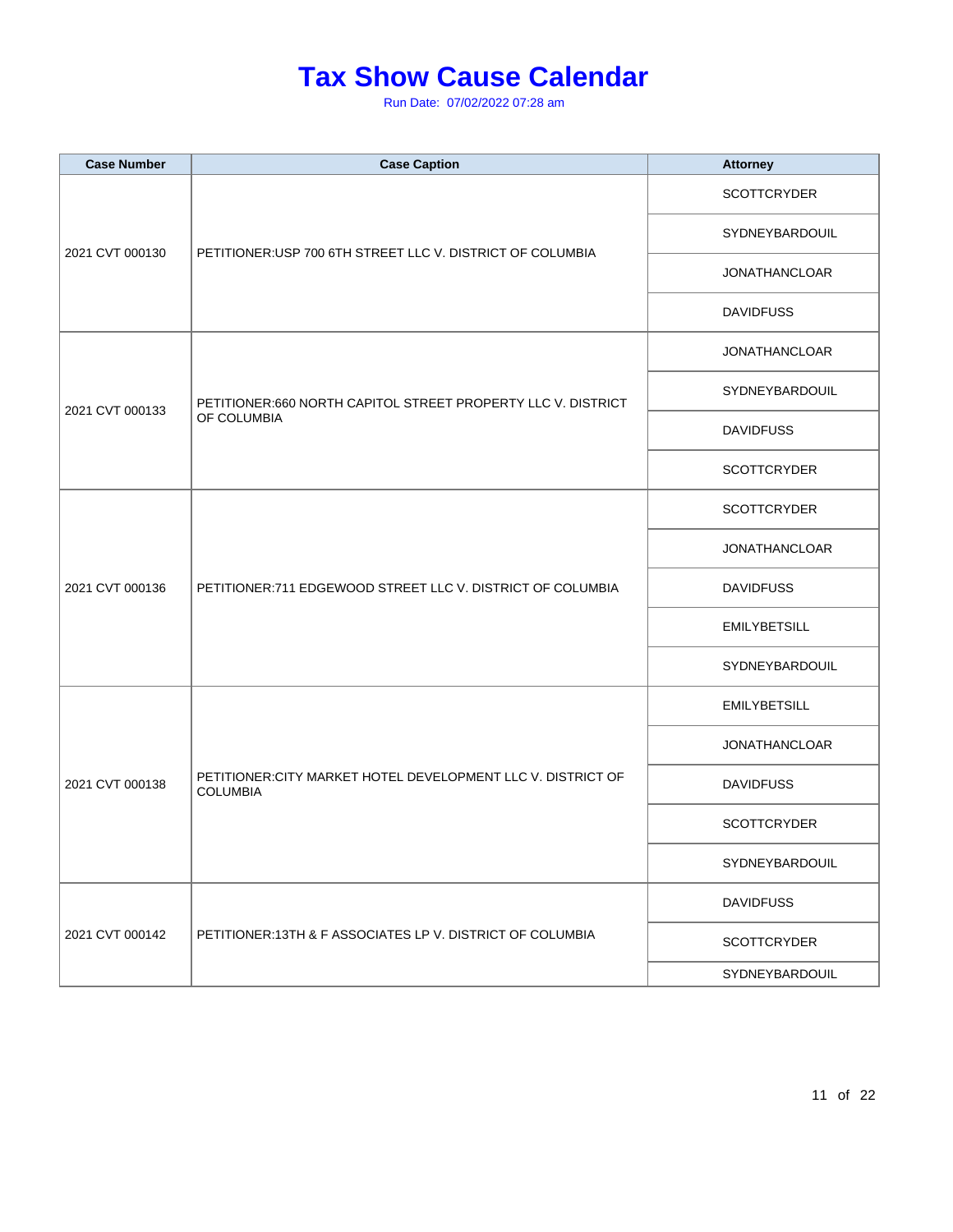| <b>Case Number</b> | <b>Case Caption</b>                                                                  | <b>Attorney</b>      |
|--------------------|--------------------------------------------------------------------------------------|----------------------|
|                    |                                                                                      |                      |
| 2021 CVT 000142    | PETITIONER:13TH & F ASSOCIATES LP V. DISTRICT OF COLUMBIA                            | <b>JONATHANCLOAR</b> |
|                    |                                                                                      | <b>DAVIDFUSS</b>     |
|                    | PETITIONER:5100 WISCONSIN ASSOCIATES LLP V. DISTRICT OF                              | <b>JONATHANCLOAR</b> |
| 2021 CVT 000144    | <b>COLUMBIA</b>                                                                      | <b>SCOTTCRYDER</b>   |
|                    |                                                                                      | SYDNEYBARDOUIL       |
|                    |                                                                                      | <b>SCOTTCRYDER</b>   |
| 2021 CVT 000147    | PETITIONER: WASHINGTON CENTER TRUSTEE LLC V. DISTRICT OF                             | <b>DAVIDFUSS</b>     |
|                    | <b>COLUMBIA</b>                                                                      | <b>JONATHANCLOAR</b> |
|                    |                                                                                      | SYDNEYBARDOUIL       |
|                    | PETITIONER: DMARC 2007 CD5 1150 OFFICE LLC V. DISTRICT OF<br><b>COLUMBIA</b>         | <b>SCOTTCRYDER</b>   |
|                    |                                                                                      | SYDNEYBARDOUIL       |
| 2021 CVT 000166    |                                                                                      | <b>DAVIDFUSS</b>     |
|                    |                                                                                      | <b>JONATHANCLOAR</b> |
|                    | PETITIONER: RING ASSOCIATES LLC V. DISTRICT OF COLUMBIA                              | <b>DAVIDFUSS</b>     |
|                    |                                                                                      | <b>JONATHANCLOAR</b> |
| 2021 CVT 000168    |                                                                                      | SYDNEYBARDOUIL       |
|                    |                                                                                      | <b>SCOTTCRYDER</b>   |
|                    | PETITIONER: INTERNATIONAL BROTHERHOOD OF TEAMSTERS V.<br><b>DISTRICT OF COLUMBIA</b> | SYDNEYBARDOUIL       |
| 2021 CVT 000174    |                                                                                      | <b>SCOTTCRYDER</b>   |
|                    |                                                                                      | <b>JONATHANCLOAR</b> |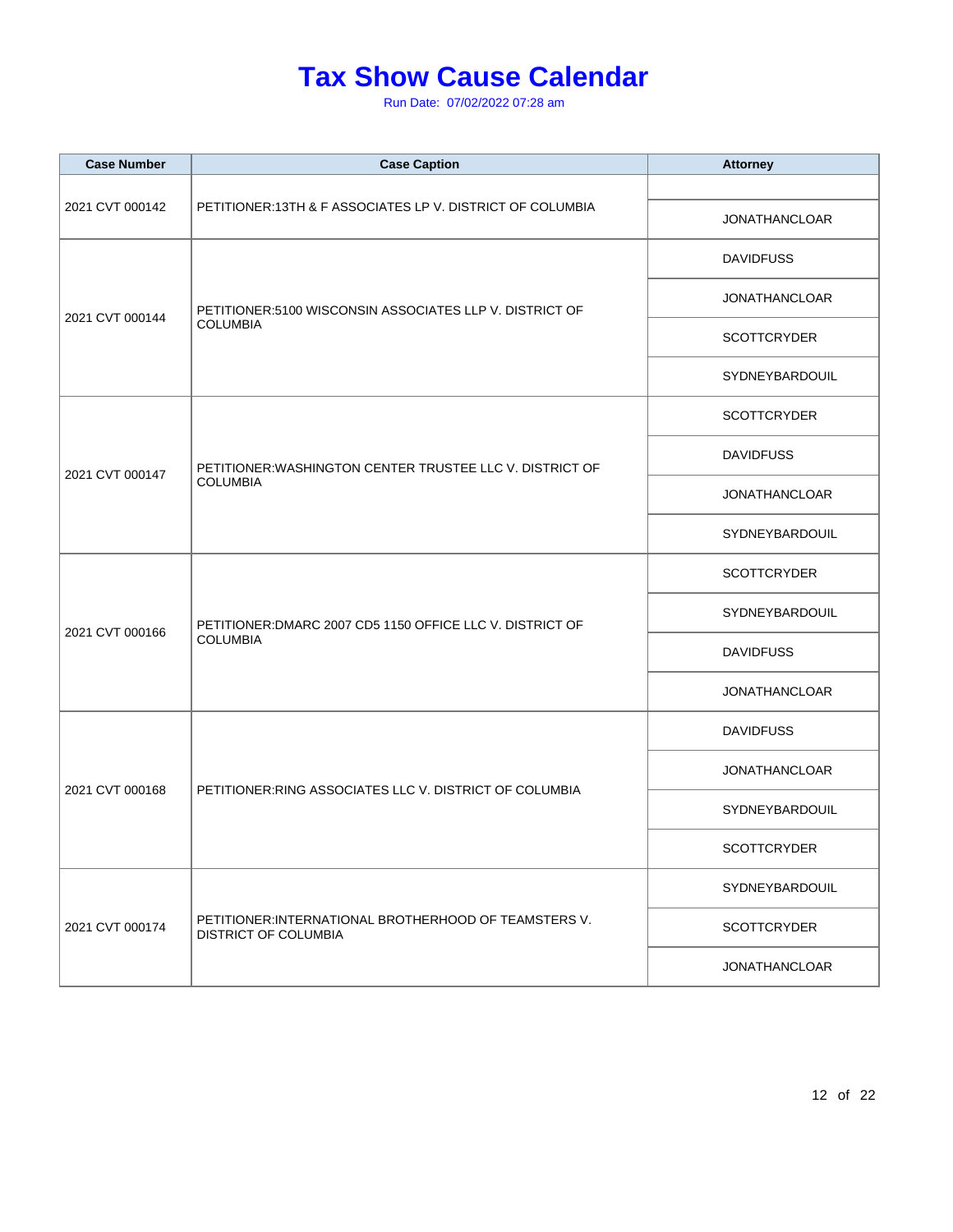| <b>Case Number</b> | <b>Case Caption</b>                                                                        | <b>Attorney</b>      |
|--------------------|--------------------------------------------------------------------------------------------|----------------------|
| 2021 CVT 000174    | PETITIONER: INTERNATIONAL BROTHERHOOD OF TEAMSTERS V.<br>DISTRICT OF COLUMBIA              | <b>DAVIDFUSS</b>     |
| 2021 CVT 000175    | PETITIONER:TR 2300 N STREET CORP V. DISTRICT OF COLUMBIA                                   | <b>JONATHANCLOAR</b> |
|                    |                                                                                            | <b>DAVIDFUSS</b>     |
|                    |                                                                                            | <b>SCOTTCRYDER</b>   |
|                    |                                                                                            | SYDNEYBARDOUIL       |
|                    |                                                                                            | <b>DAVIDFUSS</b>     |
| 2021 CVT 000178    |                                                                                            | <b>JONATHANCLOAR</b> |
|                    | PETITIONER:21 DUPONT ASSOCIATES LLC V. DISTRICT OF COLUMBIA                                | SYDNEYBARDOUIL       |
|                    |                                                                                            | <b>SCOTTCRYDER</b>   |
|                    | PETITIONER: ASH 2021 L LLC V. DISTRICT OF COLUMBIA                                         | <b>JONATHANCLOAR</b> |
| 2021 CVT 000184    |                                                                                            | <b>DAVIDFUSS</b>     |
|                    |                                                                                            | <b>SCOTTCRYDER</b>   |
|                    |                                                                                            | SYDNEYBARDOUIL       |
|                    | PETITIONER: UNION STATION ASSOCIATES LIMITED PARTNERSHIP V.<br><b>DISTRICT OF COLUMBIA</b> | <b>DAVIDFUSS</b>     |
| 2021 CVT 000185    |                                                                                            | <b>SCOTTCRYDER</b>   |
|                    |                                                                                            | <b>JONATHANCLOAR</b> |
|                    |                                                                                            | SYDNEYBARDOUIL       |
|                    | PETITIONER: 2001 K LLC V. DISTRICT OF COLUMBIA                                             | <b>DAVIDFUSS</b>     |
| 2021 CVT 000186    |                                                                                            | <b>SCOTTCRYDER</b>   |
|                    |                                                                                            | SYDNEYBARDOUIL       |
|                    |                                                                                            | <b>JONATHANCLOAR</b> |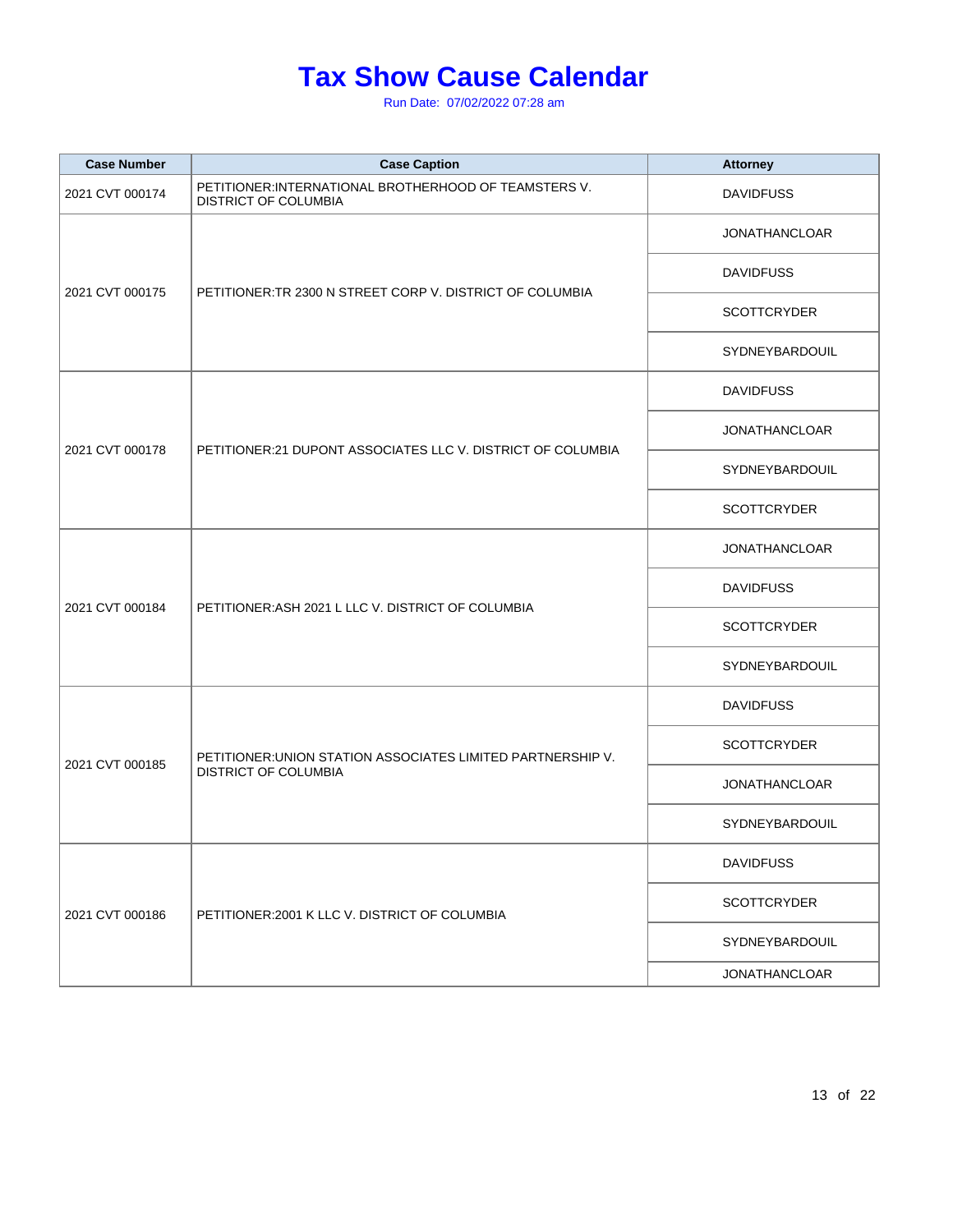| <b>Case Number</b> | <b>Case Caption</b>                                                                       | <b>Attorney</b>    |
|--------------------|-------------------------------------------------------------------------------------------|--------------------|
| 2021 CVT 000186    | PETITIONER: 2001 K LLC V. DISTRICT OF COLUMBIA                                            |                    |
|                    |                                                                                           | JONATHANCLOAR      |
|                    |                                                                                           | <b>DAVIDFUSS</b>   |
| 2021 CVT 000190    | PETITIONER: EJC 1331 F STREET LLC V. DISTRICT OF COLUMBIA                                 | SYDNEYBARDOUIL     |
|                    |                                                                                           | <b>SCOTTCRYDER</b> |
|                    |                                                                                           | ALICEHAASE         |
| 2021 CVT 000213    | PETITIONER:301 MASS AVE LLC V. DISTRICT OF COLUMBIA                                       | TANJACASTRO        |
|                    | PETITIONER:SQUARE 516S OFFICE VENTURE LLC V. DISTRICT OF                                  | ALICEHAASE         |
| 2021 CVT 000217    | <b>COLUMBIA</b>                                                                           | TANJACASTRO        |
|                    | PETITIONER:SEFC 160, LLC V. DISTRICT OF COLUMBIA                                          | TANJACASTRO        |
| 2021 CVT 000222    |                                                                                           | <b>ALICEHAASE</b>  |
|                    | PETITIONER: GUNWYN LANSBURGH LIMITED PARTNERSHIP V. DISTRICT<br>OF COLUMBIA               | ALICEHAASE         |
| 2021 CVT 000224    |                                                                                           | TANJACASTRO        |
|                    | PETITIONER: UNITED BROTHERHOOD OF CARPENTERS & JOINERS OF<br>AMER V. DISTRICT OF COLUMBIA | TANJACASTRO        |
| 2021 CVT 000225    |                                                                                           | ALICEHAASE         |
|                    | PETITIONER: FC 1212 LLC V. DISTRICT OF COLUMBIA                                           | <b>TANJACASTRO</b> |
| 2021 CVT 000227    |                                                                                           | ALICEHAASE         |
|                    | PETITIONER:FC 1212 LLC V. DISTRICT OF COLUMBIA                                            | TANJACASTRO        |
| 2021 CVT 000228    |                                                                                           | ALICEHAASE         |
|                    | PETITIONER: PACIFIC WASHINGTON DC CORPORATION V. DISTRICT OF<br><b>COLUMBIA</b>           | <b>SCOTTCRYDER</b> |
| 2021 CVT 000244    |                                                                                           | SYDNEYBARDOUIL     |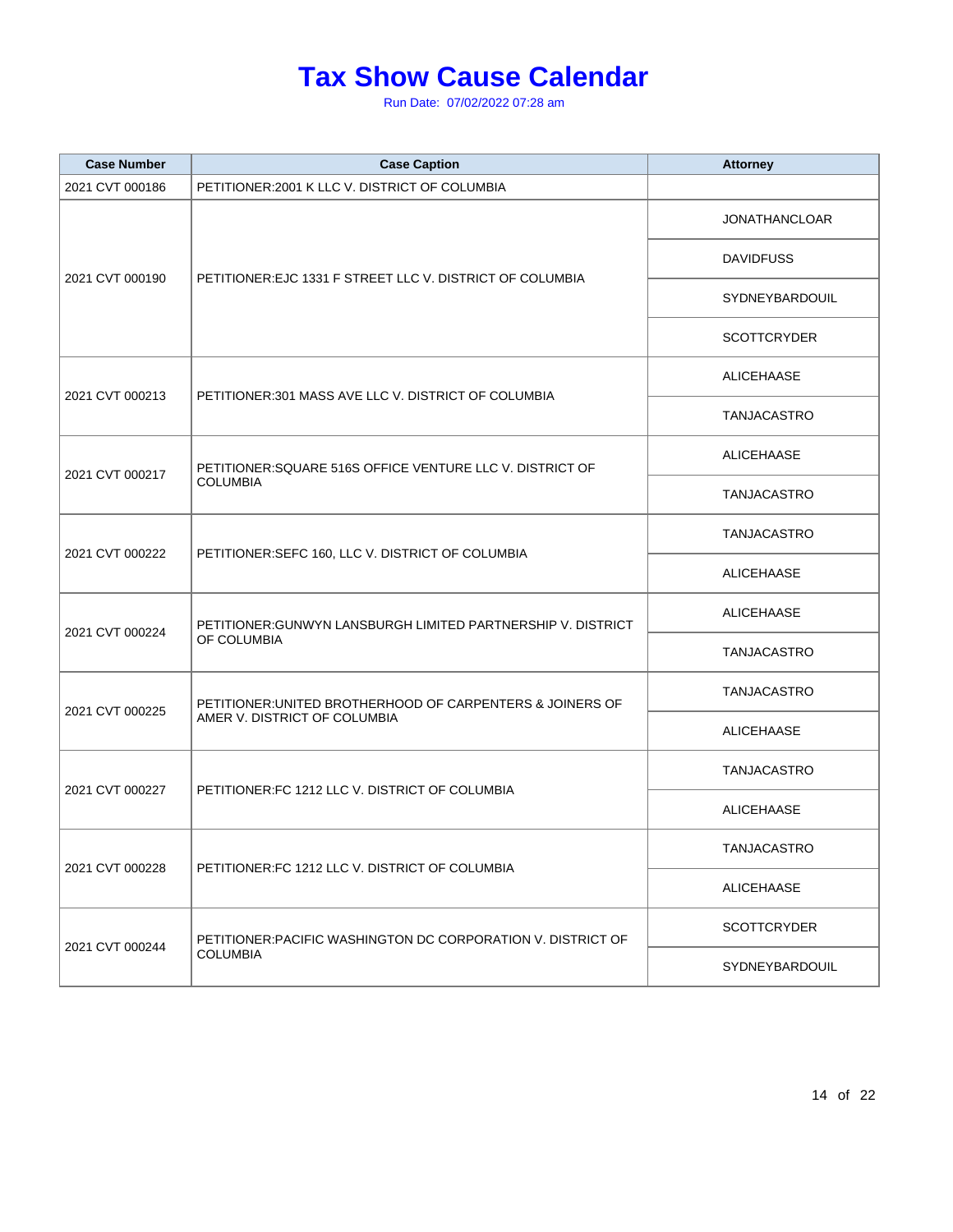| <b>Case Number</b> | <b>Case Caption</b>                                                            | <b>Attorney</b>      |
|--------------------|--------------------------------------------------------------------------------|----------------------|
| 2021 CVT 000244    | PETITIONER: PACIFIC WASHINGTON DC CORPORATION V. DISTRICT OF                   | <b>EMILYBETSILL</b>  |
|                    | <b>COLUMBIA</b>                                                                | <b>JONATHANCLOAR</b> |
|                    |                                                                                | <b>JONATHANCLOAR</b> |
|                    |                                                                                | SYDNEYBARDOUIL       |
| 2021 CVT 000245    | PETITIONER: DISTRICT GROCERS CO, LLC V. DISTRICT OF COLUMBIA                   | <b>DAVIDFUSS</b>     |
|                    |                                                                                | <b>EMILYBETSILL</b>  |
|                    |                                                                                | <b>SCOTTCRYDER</b>   |
|                    |                                                                                | <b>DAVIDFUSS</b>     |
|                    |                                                                                | SYDNEYBARDOUIL       |
| 2021 CVT 000246    | PETITIONER: 1728 14TH STREET LLC V. DISTRICT OF COLUMBIA                       | <b>SCOTTCRYDER</b>   |
|                    |                                                                                | <b>EMILYBETSILL</b>  |
|                    |                                                                                | <b>JONATHANCLOAR</b> |
|                    | PETITIONER: ALDUWALIYA HOSPITALITY WDC 1 INC V. DISTRICT OF<br><b>COLUMBIA</b> | <b>EMILYBETSILL</b>  |
|                    |                                                                                | SYDNEYBARDOUIL       |
| 2021 CVT 000247    |                                                                                | <b>DAVIDFUSS</b>     |
|                    |                                                                                | <b>SCOTTCRYDER</b>   |
|                    |                                                                                | <b>JONATHANCLOAR</b> |
|                    | PETITIONER: VAN METRE PARK MERIDIAN APARTMENTS, LLC V.<br>DISTRICT OF COLUMBIA | <b>DAVIDFUSS</b>     |
| 2021 CVT 000249    |                                                                                | SYDNEYBARDOUIL       |
|                    |                                                                                | <b>EMILYBETSILL</b>  |
|                    |                                                                                | <b>SCOTTCRYDER</b>   |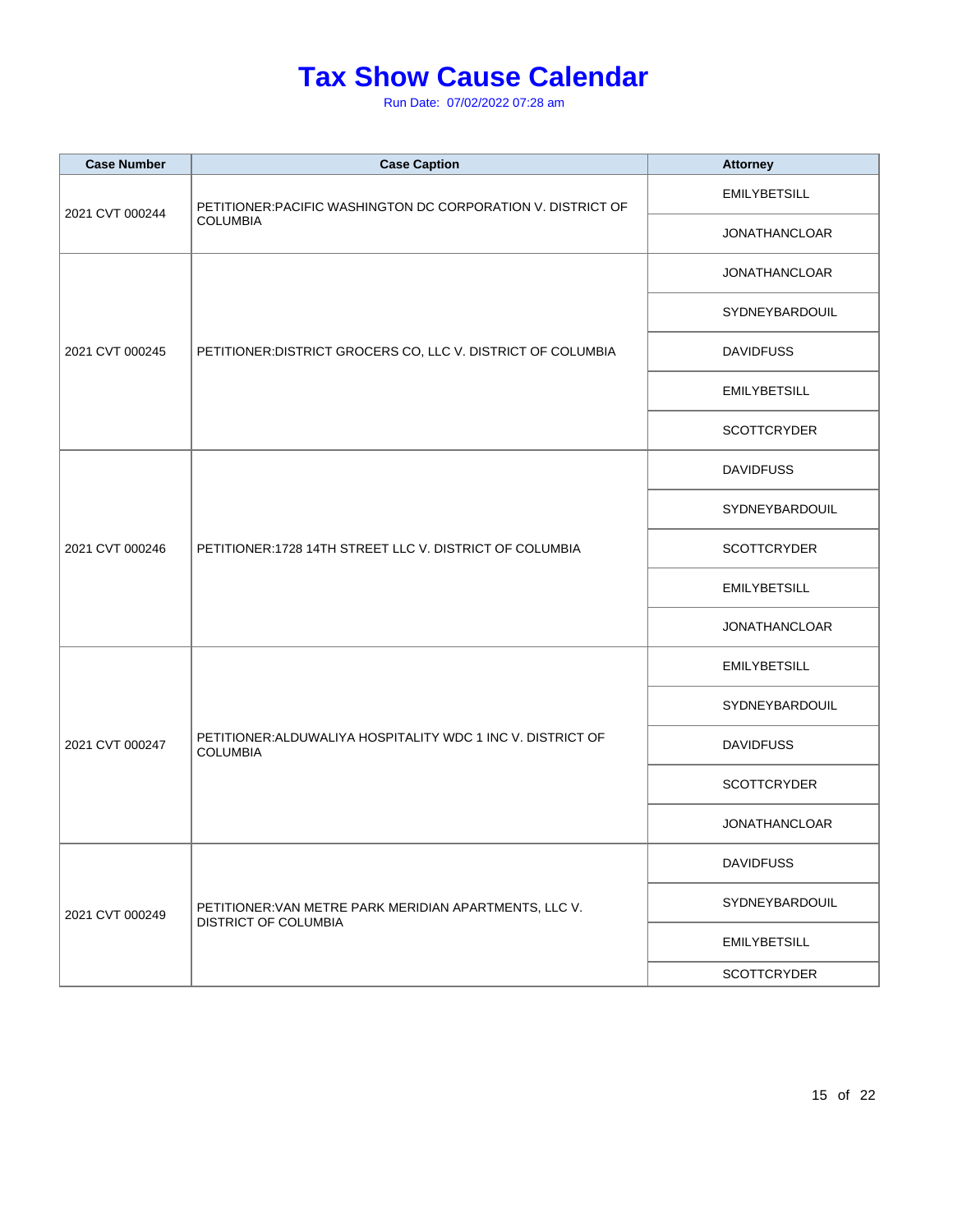| <b>Case Number</b> | <b>Case Caption</b>                                                                   | <b>Attorney</b>      |
|--------------------|---------------------------------------------------------------------------------------|----------------------|
| 2021 CVT 000249    | PETITIONER: VAN METRE PARK MERIDIAN APARTMENTS, LLC V.<br><b>DISTRICT OF COLUMBIA</b> | <b>JONATHANCLOAR</b> |
| 2021 CVT 000274    | PETITIONER:POTOMAC CREEK ASSOCIATES LLC V. DISTRICT OF                                | <b>ALICEHAASE</b>    |
|                    | <b>COLUMBIA</b>                                                                       | TANJACASTRO          |
| 2021 CVT 000275    | PETITIONER:POTOMAC CREEK ASSOCIATES LLC V. DISTRICT OF                                | <b>TANJACASTRO</b>   |
|                    | <b>COLUMBIA</b>                                                                       | <b>ALICEHAASE</b>    |
| 2021 CVT 000276    | PETITIONER: NATIONAL GUARD ASSOCIATION OF THE UNITED STATES V.                        | ALICEHAASE           |
|                    | <b>DISTRICT OF COLUMBIA</b>                                                           | <b>TANJACASTRO</b>   |
| 2021 CVT 000277    | PETITIONER: INGRAM TEXAS PARTNERS LLC V. DISTRICT OF COLUMBIA                         | <b>ALICEHAASE</b>    |
|                    |                                                                                       | <b>TANJACASTRO</b>   |
| 2021 CVT 000278    | PETITIONER: POTOMAC ELECTRIC POWER COMPANY V. DISTRICT OF<br><b>COLUMBIA</b>          | TANJACASTRO          |
|                    |                                                                                       | <b>ALICEHAASE</b>    |
| 2021 CVT 000279    | PETITIONER: BUTANI BHATT, RACHNA et al V. DISTRICT OF COLUMBIA                        | ALICEHAASE           |
|                    |                                                                                       | TANJACASTRO          |
|                    | PETITIONER: CAPITAL RIVERFRONT HOTEL LLC V. DISTRICT OF<br><b>COLUMBIA</b>            | <b>EMILYBETSILL</b>  |
|                    |                                                                                       | <b>SCOTTCRYDER</b>   |
| 2021 CVT 000299    |                                                                                       | <b>JONATHANCLOAR</b> |
|                    |                                                                                       | SYDNEYBARDOUIL       |
|                    |                                                                                       | <b>DAVIDFUSS</b>     |
| 2021 CVT 000301    | PETITIONER:PERSEUS 1827 ADAMS MILL INVESTMENTS LLC V. DISTRICT<br>OF COLUMBIA         | <b>DAVIDFUSS</b>     |
|                    |                                                                                       | <b>EMILYBETSILL</b>  |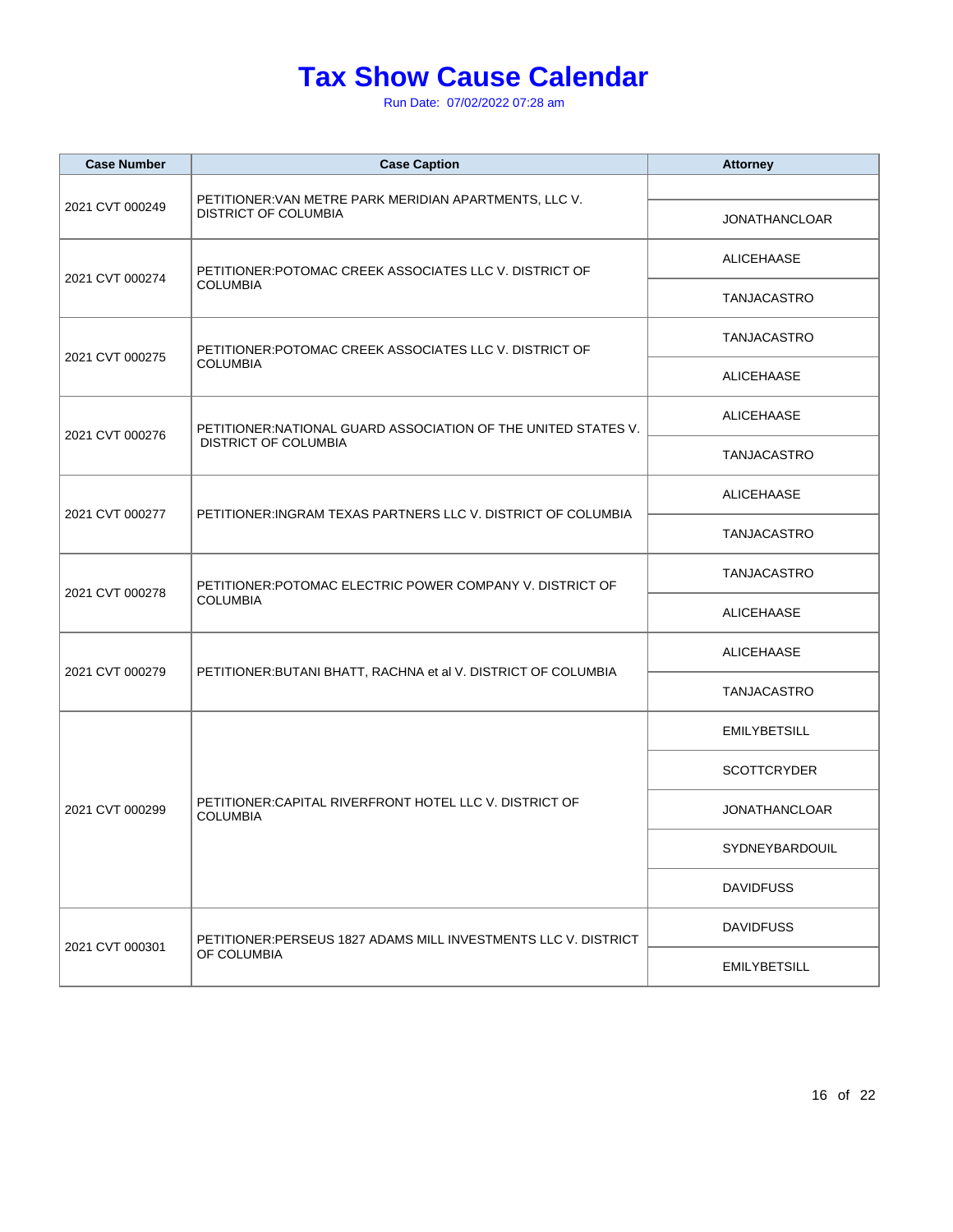| <b>Case Number</b> | <b>Case Caption</b>                                                             | <b>Attorney</b>      |
|--------------------|---------------------------------------------------------------------------------|----------------------|
| 2021 CVT 000301    | PETITIONER:PERSEUS 1827 ADAMS MILL INVESTMENTS LLC V. DISTRICT<br>OF COLUMBIA   | <b>SCOTTCRYDER</b>   |
|                    |                                                                                 | <b>JONATHANCLOAR</b> |
|                    |                                                                                 | SYDNEYBARDOUIL       |
|                    |                                                                                 | <b>DAVIDFUSS</b>     |
|                    |                                                                                 | <b>SCOTTCRYDER</b>   |
| 2021 CVT 000302    | PETITIONER: PHOENIX PARK HOTEL OPERATING, LLC V. DISTRICT OF<br><b>COLUMBIA</b> | <b>JONATHANCLOAR</b> |
|                    |                                                                                 | <b>EMILYBETSILL</b>  |
|                    |                                                                                 | SYDNEYBARDOUIL       |
|                    | PETITIONER: INDUSTRIOUS 4TH LLC V. DISTRICT OF COLUMBIA                         | SYDNEYBARDOUIL       |
|                    |                                                                                 | <b>DAVIDFUSS</b>     |
| 2021 CVT 000350    |                                                                                 | <b>EMILYBETSILL</b>  |
|                    |                                                                                 | <b>SCOTTCRYDER</b>   |
|                    |                                                                                 | <b>JONATHANCLOAR</b> |
|                    | PETITIONER: I&G DC REIT INC. V. DISTRICT OF COLUMBIA                            | <b>EMILYBETSILL</b>  |
|                    |                                                                                 | <b>SCOTTCRYDER</b>   |
| 2021 CVT 000351    |                                                                                 | <b>JONATHANCLOAR</b> |
|                    |                                                                                 | <b>DAVIDFUSS</b>     |
|                    |                                                                                 | SYDNEYBARDOUIL       |
| 2021 CVT 000353    | PETITIONER: BAC F STREET LLC V. DISTRICT OF COLUMBIA                            | <b>EMILYBETSILL</b>  |
|                    |                                                                                 | SYDNEYBARDOUIL       |
|                    |                                                                                 | <b>SCOTTCRYDER</b>   |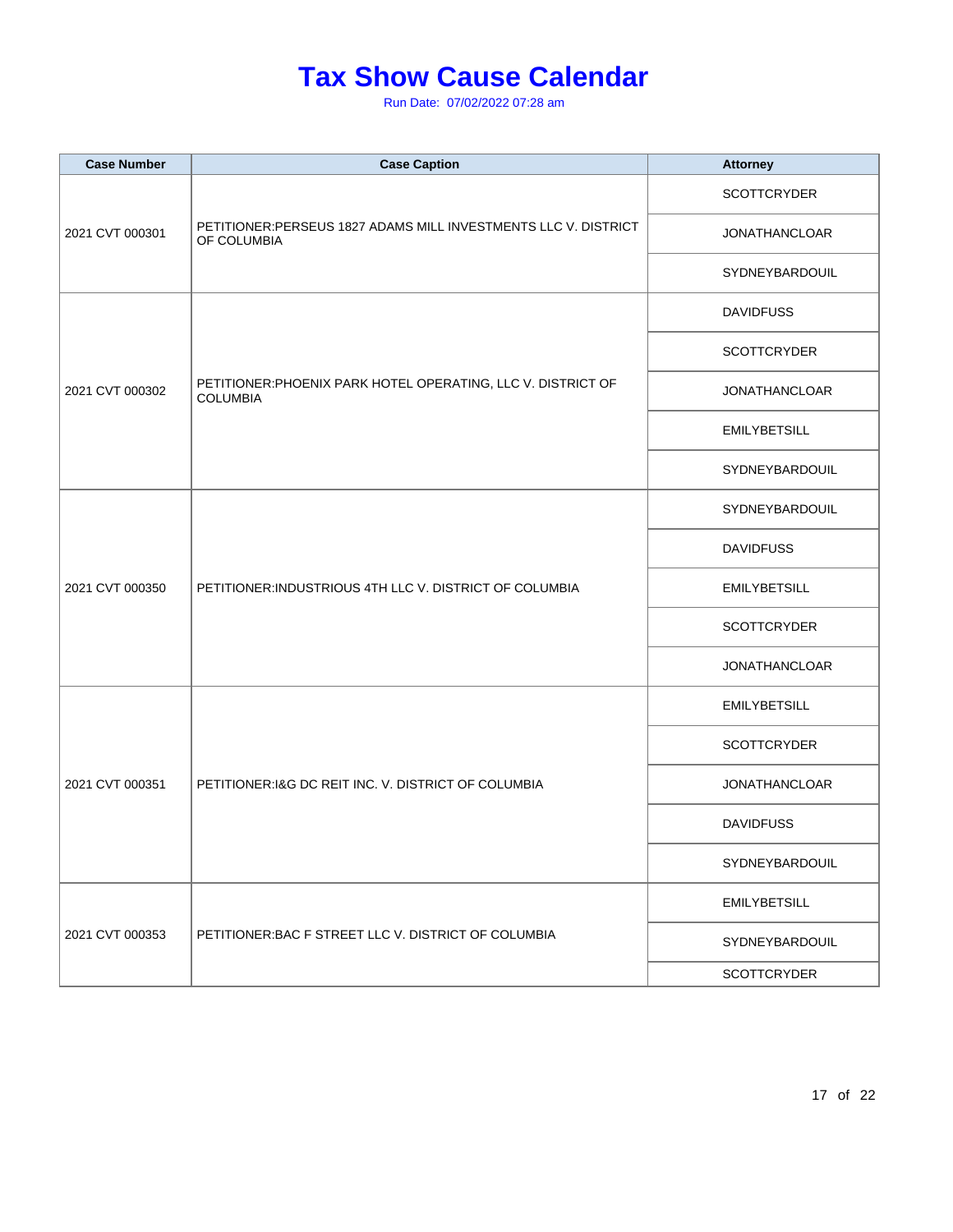| <b>Case Number</b> | <b>Case Caption</b>                                                                   | <b>Attorney</b>          |
|--------------------|---------------------------------------------------------------------------------------|--------------------------|
| 2021 CVT 000353    | PETITIONER: BAC F STREET LLC V. DISTRICT OF COLUMBIA                                  |                          |
|                    |                                                                                       | <b>JONATHANCLOAR</b>     |
|                    |                                                                                       | <b>DAVIDFUSS</b>         |
|                    |                                                                                       | <b>SCOTTCRYDER</b>       |
|                    |                                                                                       | SYDNEYBARDOUIL           |
| 2021 CVT 000399    | PETITIONER:ANACOSTIA PROFESSIONAL BUILDING REVOCABLE TRUST<br>V. DISTRICT OF COLUMBIA | <b>JONATHANCLOAR</b>     |
|                    |                                                                                       | <b>DAVIDFUSS</b>         |
|                    |                                                                                       | <b>EMILYBETSILL</b>      |
| 2021 CVT 000429    | PETITIONER:WHEELER & 10TH PLACE LLC V. DISTRICT OF COLUMBIA                           | <b>OLUFISAYOOKETUNJI</b> |
| 2021 CVT 000430    | PETITIONER:URBAN INVESTMENT PARTNERS XIII V. DISTRICT OF<br><b>COLUMBIA</b>           | <b>OLUFISAYOOKETUNJI</b> |
| 2021 CVT 000438    | PETITIONER:COMMUNITY HOUSING COALITION LLC V. DISTRICT OF<br><b>COLUMBIA</b>          | <b>OLUFISAYOOKETUNJI</b> |
| 2021 CVT 000439    | PETITIONER:TOLL DC II LP V. DISTRICT OF COLUMBIA                                      | <b>OLUFISAYOOKETUNJI</b> |
| 2021 CVT 000440    | PETITIONER:LPF SENATE SQUARE LLC V. DISTRICT OF COLUMBIA                              | <b>OLUFISAYOOKETUNJI</b> |
| 2021 CVT 000445    | PETITIONER:R B ASSOCIATES INC V. DISTRICT OF COLUMBIA                                 | <b>OLUFISAYOOKETUNJI</b> |
| 2021 CVT 000447    | PETITIONER:TUDOR LP V. DISTRICT OF COLUMBIA                                           | <b>OLUFISAYOOKETUNJI</b> |
| 2021 CVT 000449    | PETITIONER: WATERFRONT CENTER LP V. DISTRICT OF COLUMBIA                              | <b>OLUFISAYOOKETUNJI</b> |
| 2021 CVT 000451    | PETITIONER:15TH AND H STREET ASSOCIATES LP V. DISTRICT OF<br><b>COLUMBIA</b>          | <b>OLUFISAYOOKETUNJI</b> |
| 2021 CVT 000455    | PETITIONER: MILLENNIUM WASHINGTON COMMERCIAL TRUSTEE LLC V.<br>DISTRICT OF COLUMBIA   | OLUFISAYOOKETUNJI        |
| 2021 CVT 000459    | PETITIONER:ENVOY ASSOCIATES LTD PTSP V. DISTRICT OF COLUMBIA                          | <b>OLUFISAYOOKETUNJI</b> |
| 2021 CVT 000460    | PETITIONER:FP 11 DUPONT CIRCLE LLC V. DISTRICT OF COLUMBIA                            | <b>OLUFISAYOOKETUNJI</b> |
| 2021 CVT 000465    | PETITIONER:SNH MEDICAL OFFICE PROPERTIES TRUST V. DISTRICT OF<br><b>COLUMBIA</b>      | <b>OLUFISAYOOKETUNJI</b> |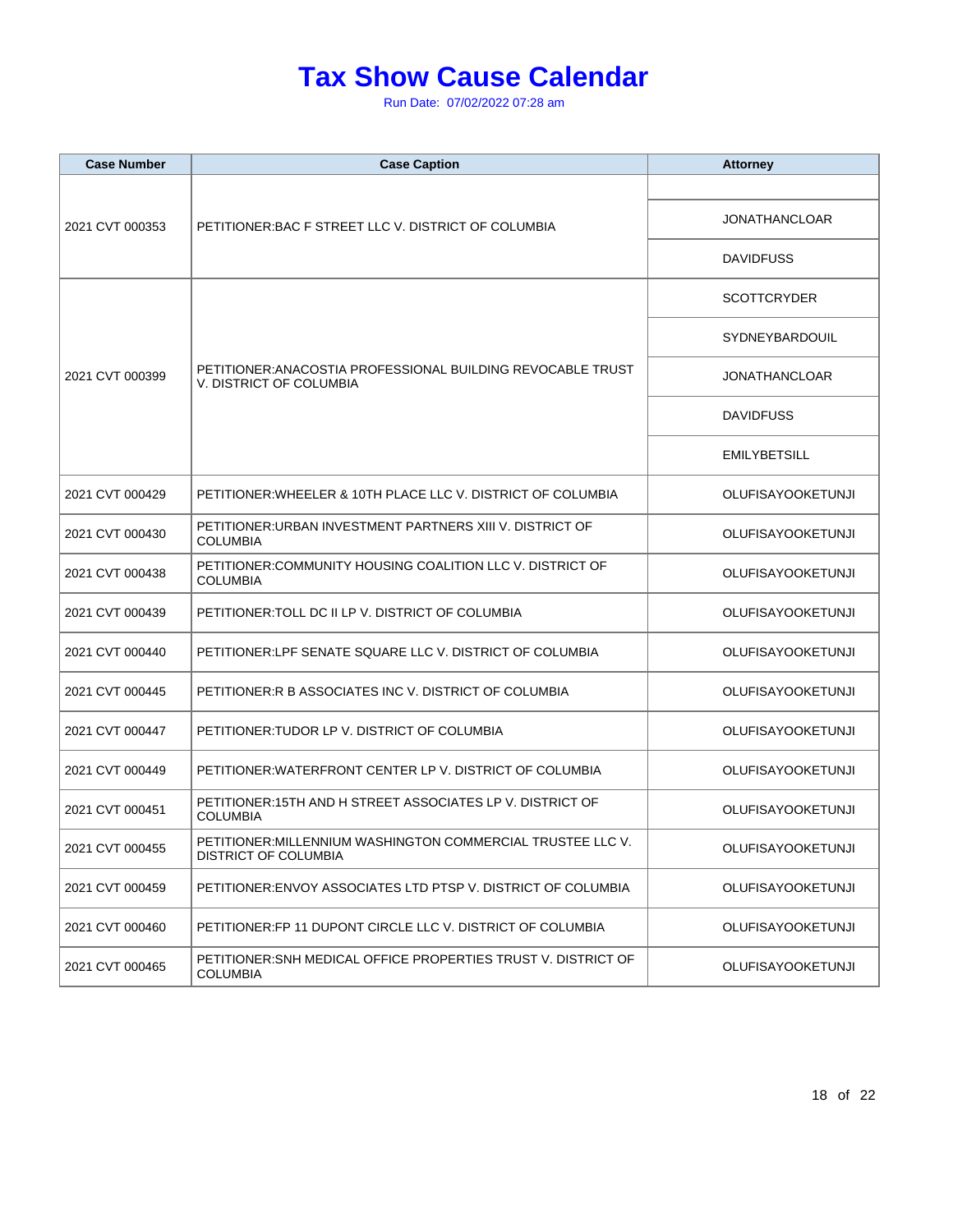| <b>Case Number</b> | <b>Case Caption</b>                                                                  | <b>Attorney</b>          |
|--------------------|--------------------------------------------------------------------------------------|--------------------------|
| 2021 CVT 000466    | PETITIONER: FP 440 1ST STREET LLC V. DISTRICT OF COLUMBIA                            | <b>OLUFISAYOOKETUNJI</b> |
| 2021 CVT 000468    | PETITIONER: FP 840 FIRST STREET LLC V. DISTRICT OF COLUMBIA                          | <b>OLUFISAYOOKETUNJI</b> |
| 2021 CVT 000471    | PETITIONER:L STREET HOTEL LLC V. DISTRICT OF COLUMBIA                                | <b>OLUFISAYOOKETUNJI</b> |
| 2021 CVT 000472    | PETITIONER:UIP 3501 13TH STREET NW LLC V. DISTRICT OF COLUMBIA                       | <b>OLUFISAYOOKETUNJI</b> |
| 2021 CVT 000492    | PETITIONER: WASHREIT CHEVY CHASE METRO CENTER TRUSTEE LLC V.<br>DISTRICT OF COLUMBIA | ALEXANDERMITCHEL         |
| 2021 CVT 000496    | PETITIONER: SUMMIT GRAND PARC LLC V. DISTRICT OF COLUMBIA                            | ALEXANDERMITCHEL         |
| 2021 CVT 000514    | PETITIONER: WRIT SPRING VALLEY LLC V. DISTRICT OF COLUMBIA                           | ALEXANDERMITCHEL         |
| 2021 CVT 000553    | PETITIONER: WARING OWNER LLC et al V. DISTRICT OF COLUMBIA                           | <b>OLUFISAYOOKETUNJI</b> |
|                    | PETITIONER: DOMINION ASSOCIATES LLC V. DISTRICT OF COLUMBIA                          | <b>KENNETH AMAX</b>      |
|                    |                                                                                      | <b>ELIZABETHLENIHAN</b>  |
| 2021 CVT 000566    |                                                                                      | <b>MATTHEWAHRENS</b>     |
|                    |                                                                                      | ALEXANDERMITCHEL         |
| 2021 CVT 000596    | PETITIONER: ACOG LAND HOLDING COMPANY V. DISTRICT OF COLUMBIA                        | <b>BRIAN WTHOMPSON</b>   |
|                    | PETITIONER:2251 WISCONSIN AVENUE LLC V. DISTRICT OF COLUMBIA                         | <b>DAVIDCOX</b>          |
| 2021 CVT 000597    |                                                                                      | <b>BRIAN WTHOMPSON</b>   |
| 2021 CVT 000601    | PETITIONER: RA LLC V. DISTRICT OF COLUMBIA                                           | <b>BRIAN WTHOMPSON</b>   |
|                    | PETITIONER: RHODIUM LLC V. DISTRICT OF COLUMBIA                                      | <b>BRIAN WTHOMPSON</b>   |
| 2021 CVT 000602    |                                                                                      | <b>DAVIDCOX</b>          |
| 2021 CVT 000606    | PETITIONER: IDAHO TERRACE APARTMENTS LLC V. DISTRICT OF<br><b>COLUMBIA</b>           | <b>BRIAN WTHOMPSON</b>   |
|                    |                                                                                      | <b>DAVIDCOX</b>          |
| 2021 CVT 000608    | PETITIONER: ADAMS-CATHEDRAL LLC V. DISTRICT OF COLUMBIA                              | <b>DAVIDCOX</b>          |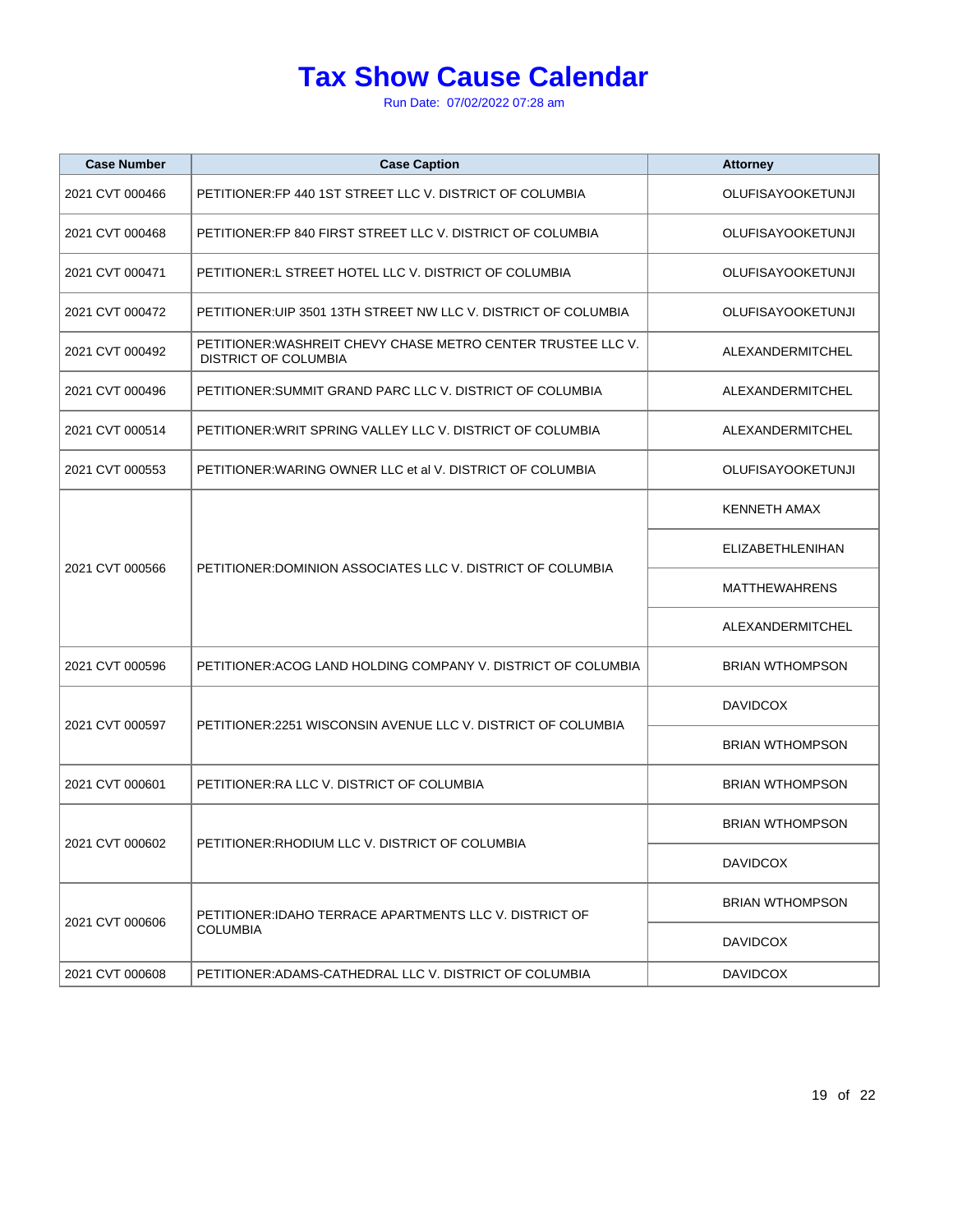| <b>Case Number</b> | <b>Case Caption</b>                                                            | <b>Attorney</b>        |
|--------------------|--------------------------------------------------------------------------------|------------------------|
|                    | PETITIONER: ADAMS-CATHEDRAL LLC V. DISTRICT OF COLUMBIA                        |                        |
| 2021 CVT 000608    |                                                                                | <b>BRIAN WTHOMPSON</b> |
|                    |                                                                                | <b>BRIAN WTHOMPSON</b> |
| 2021 CVT 000609    | PETITIONER: NIOBIUM LLC V. DISTRICT OF COLUMBIA                                | <b>DAVIDCOX</b>        |
|                    | PETITIONER: BDC PENNSYLVANIA AVENUE LLC V. DISTRICT OF                         | <b>DAVIDCOX</b>        |
| 2021 CVT 000614    | <b>COLUMBIA</b>                                                                | <b>BRIAN WTHOMPSON</b> |
| 2021 CVT 000616    | PETITIONER: CEDAR EAST RIVER PARK LLC V. DISTRICT OF COLUMBIA                  | <b>BRIAN WTHOMPSON</b> |
|                    |                                                                                | <b>DAVIDCOX</b>        |
|                    | PETITIONER: RUTHENIUM LLC V. DISTRICT OF COLUMBIA                              | <b>DAVIDCOX</b>        |
| 2021 CVT 000617    |                                                                                | <b>BRIAN WTHOMPSON</b> |
|                    | PETITIONER: BROMINE LLC V. DISTRICT OF COLUMBIA                                | <b>DAVIDCOX</b>        |
| 2021 CVT 000618    |                                                                                | <b>BRIAN WTHOMPSON</b> |
|                    |                                                                                | <b>BRIAN WTHOMPSON</b> |
| 2021 CVT 000620    | PETITIONER: MEITNERIUM ALPHA LLC V. DISTRICT OF COLUMBIA                       | <b>DAVIDCOX</b>        |
| 2021 CVT 000621    | PETITIONER: BORON LLC V. DISTRICT OF COLUMBIA                                  | <b>DAVIDCOX</b>        |
|                    |                                                                                | <b>BRIAN WTHOMPSON</b> |
|                    | PETITIONER: NATIONAL EDUCATION ASSOCIATION V. DISTRICT OF<br><b>COLUMBIA</b>   | <b>BRIAN WTHOMPSON</b> |
| 2021 CVT 000622    |                                                                                | <b>DAVIDCOX</b>        |
| 2021 CVT 000625    | PETITIONER: PARK INN ASSOCIATES LIMITED PARTNERSHIP V. DISTRICT<br>OF COLUMBIA | <b>BRIAN WTHOMPSON</b> |
|                    |                                                                                | <b>DAVIDCOX</b>        |
| 2021 CVT 000626    | PETITIONER: ROMM, DAVID C et al V. DISTRICT OF COLUMBIA                        | PRO SE                 |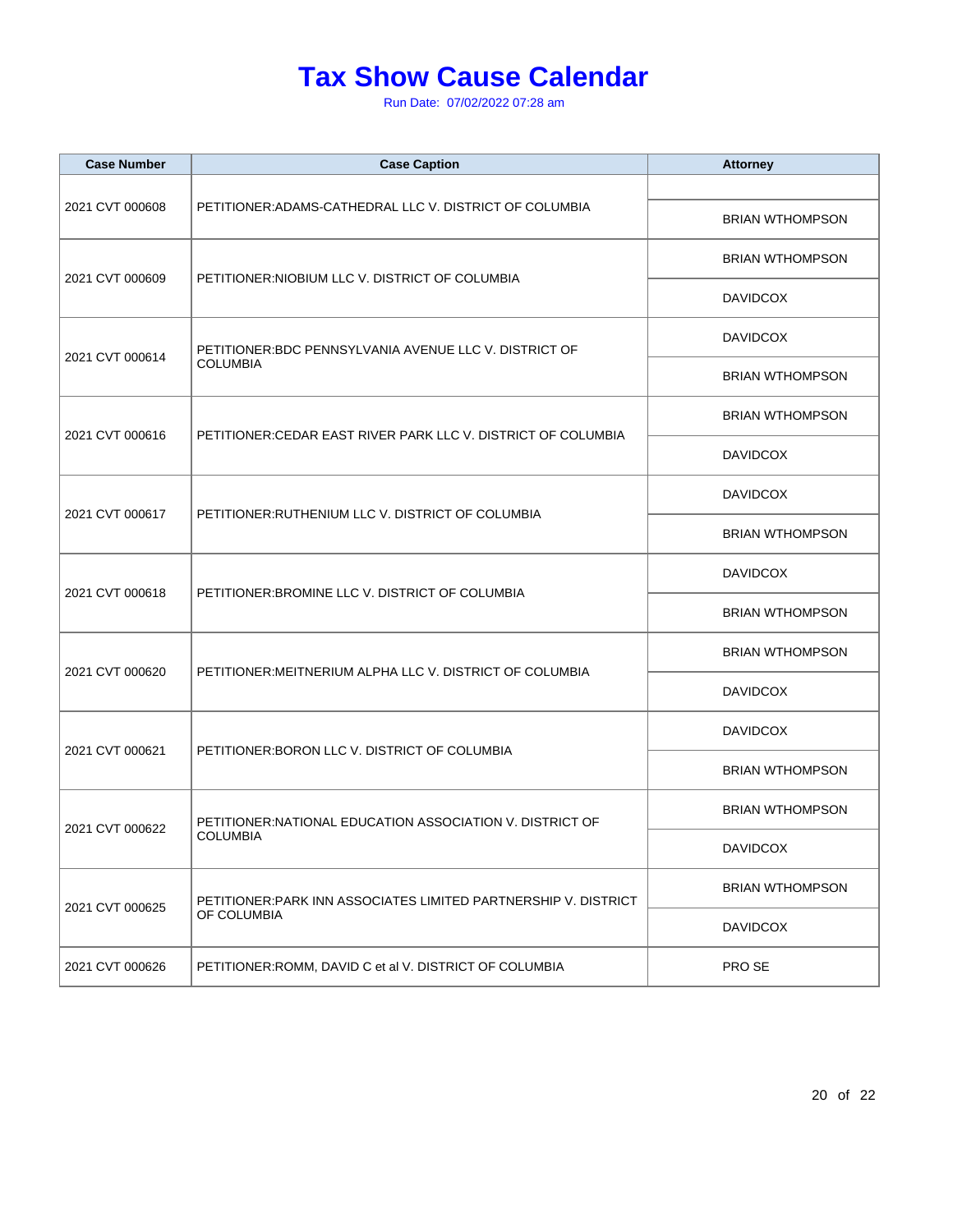| <b>Case Number</b> | <b>Case Caption</b>                                                                           | <b>Attorney</b>        |
|--------------------|-----------------------------------------------------------------------------------------------|------------------------|
| 2021 CVT 000628    | PETITIONER: FORT LINCOLN RENTAL HOUSING LIMITED PARTNERSHIP V.<br><b>DISTRICT OF COLUMBIA</b> | <b>DAVIDCOX</b>        |
|                    |                                                                                               | <b>BRIAN WTHOMPSON</b> |
|                    |                                                                                               | <b>BRIAN WTHOMPSON</b> |
| 2021 CVT 000629    | PETITIONER: BDC SKYHOUSE WEST LLC V. DISTRICT OF COLUMBIA                                     | <b>DAVIDCOX</b>        |
| 2021 CVT 000630    |                                                                                               | <b>BRIAN WTHOMPSON</b> |
|                    | PETITIONER: BDC SKYHOUSE EAST LLC V. DISTRICT OF COLUMBIA                                     | <b>DAVIDCOX</b>        |
|                    |                                                                                               | <b>BRIAN WTHOMPSON</b> |
| 2021 CVT 000631    | PETITIONER: XM 1500 ECKINGTON LLC V. DISTRICT OF COLUMBIA                                     | <b>DAVIDCOX</b>        |
| 2021 CVT 000632    | PETITIONER: BOUDIN, ROUMEN V. DISTRICT OF COLUMBIA                                            | PRO SE                 |
|                    | PETITIONER: TC/MP ST. MATTHEWS OWNER, LLC V. DISTRICT OF<br><b>COLUMBIA</b>                   | <b>BRIAN WTHOMPSON</b> |
| 2021 CVT 000634    |                                                                                               | <b>DAVIDCOX</b>        |
|                    |                                                                                               | <b>DAVIDCOX</b>        |
| 2021 CVT 000635    | PETITIONER: BDC Q STREET LLC V. DISTRICT OF COLUMBIA                                          | <b>BRIAN WTHOMPSON</b> |
| 2021 CVT 000641    | PETITIONER: COLUMBIA REALTY VENTURE LLC V. DISTRICT OF<br><b>COLUMBIA</b>                     | <b>DAVIDCOX</b>        |
|                    |                                                                                               | <b>BRIAN WTHOMPSON</b> |
|                    | PETITIONER: WATERGATE SOUTH, INC. V. DISTRICT OF COLUMBIA                                     | <b>DAVIDCOX</b>        |
| 2021 CVT 000644    |                                                                                               | <b>BRIAN WTHOMPSON</b> |
|                    | PETITIONER: CARBON LLC V. DISTRICT OF COLUMBIA                                                | <b>DAVIDCOX</b>        |
| 2021 CVT 000652    |                                                                                               | <b>BRIAN WTHOMPSON</b> |
| 2021 CVT 000657    | PETITIONER:3510 GEORGIA AVENUE LLC V. DISTRICT OF COLUMBIA                                    | <b>DAVIDCOX</b>        |
|                    |                                                                                               | <b>BRIAN WTHOMPSON</b> |